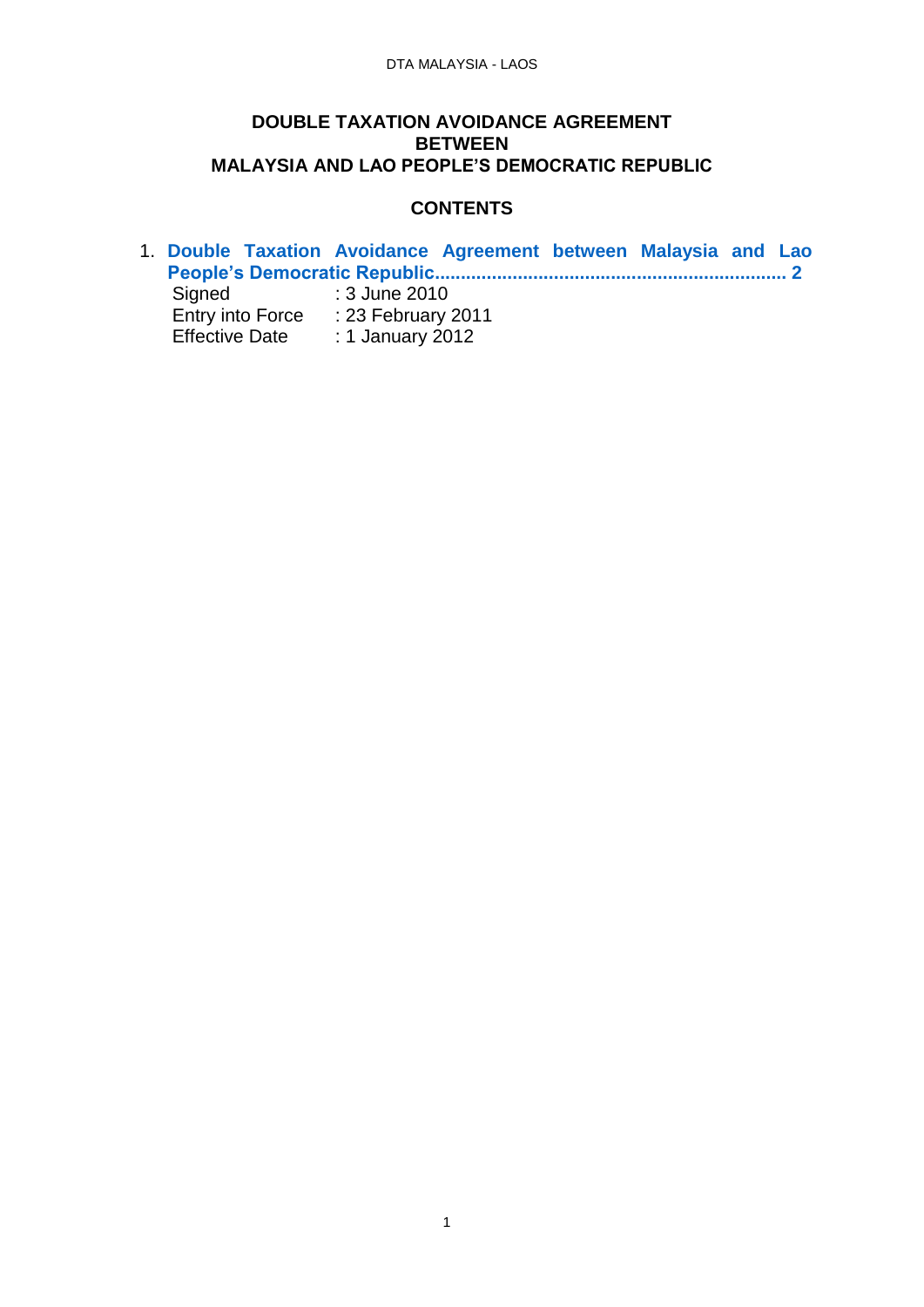P.U. (A) 379/2010 Signed : 3 June 2010 Entry into Force : 23 February 2011 Effective Date : 1 January 2012

## **AGREEMENT BETWEEN THE GOVERNMENT OF MALAYSIA AND THE GOVERNMENT OF THE LAO PEOPLE'S DEMOCRATIC REPUBLIC AND FOR THE AVOIDANCE OF DOUBLE TAXATION AND THE PREVENTION OF FISCAL EVASION WITH RESPECT TO TAXES ON INCOME**

## **THE GOVERNMENT OF MALAYSIA**

#### **AND**

### **THE GOVERNMENT OF THE LAO PEOPLE'S DEMOCRATIC REPUBLIC**

DESIRING to conclude an Agreement for the avoidance of double taxation and the prevention of fiscal evasion with respect to taxes on income.

Have agreed as follows:

Article 1

### **PERSONS COVERED**

This Agreement shall apply to persons who are residents of one or both of the Contracting States.

### Article 2

#### **TAXES COVERED**

1. This Agreement shall apply to taxes on income imposed on behalf of a Contracting State, irrespective of the manner in which they are levied.

2. There shall be regarded as taxes on income all taxes imposed on total income or on elements of income.

3. The existing taxes to which Agreement shall apply are:

(a) in Laos:

- (i) the tax on profits (income) of enterprises: and
- (ii) the tax on income of individuals.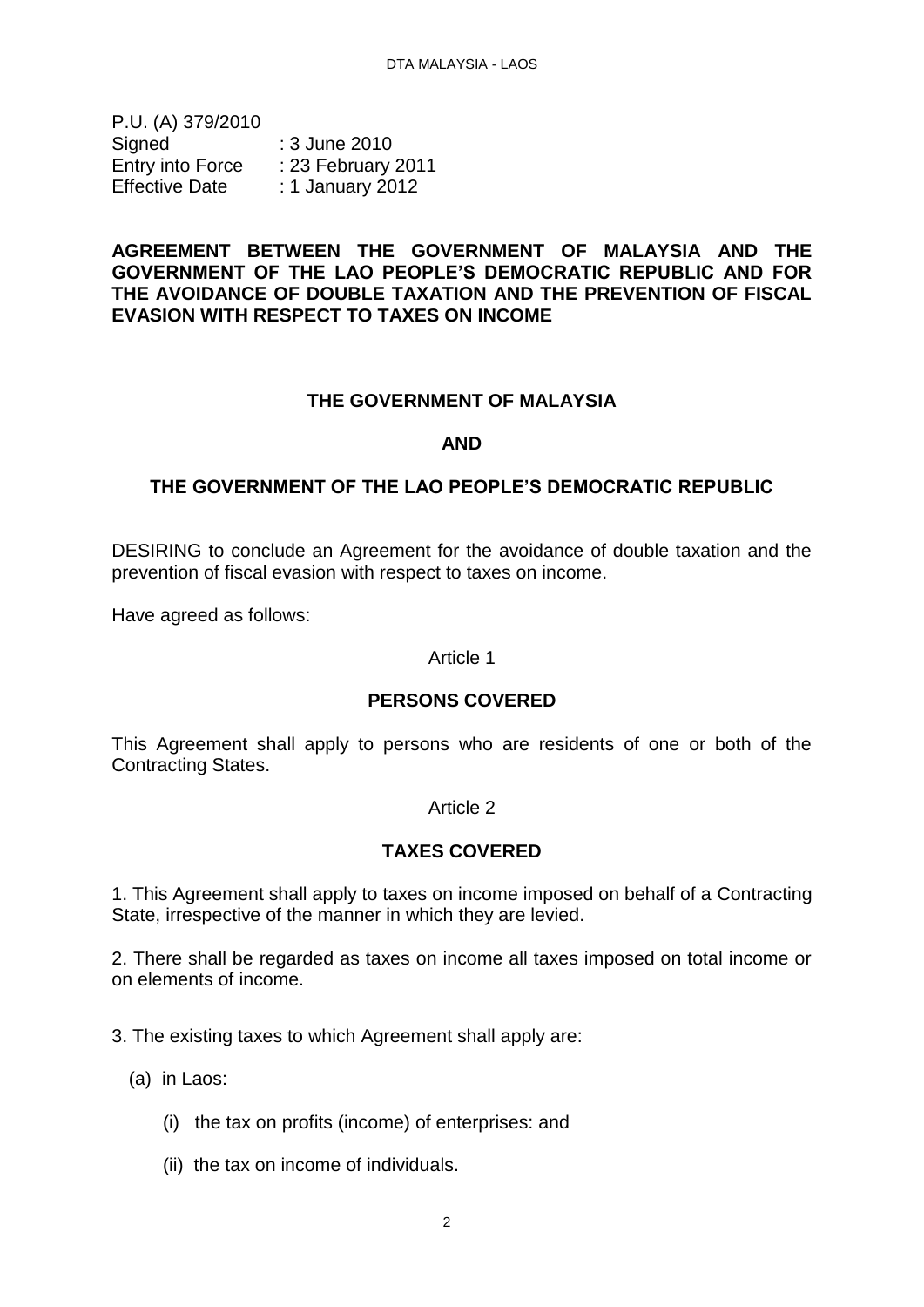(hereinafter referred to as "Lao tax").

- (b) in Malaysia:
	- (i) the income tax; and
	- (ii) the petroleum income tax;

(hereinafter referred to as "Malaysian tax");

4. This Agreement shall apply also to any identical or substantially similar taxes which are imposed after the date of signature of this Agreement in addition to, or in place of, the existing taxes. The competent authorities of the Contracting States shall notify each other of any significant changes which have been made in their respective taxation laws.

#### Article 3

### **GENERAL DEFINITIONS**

1. For the purposes of this Agreement, unless the context otherwise requires:

- (a) the term "Laos" means the territory of the Lao People's Democratic Republic; when used in a geographical sense, it means all its national territory, including its territorial water and any area beyond its territorial waters within which Lao P.D.R, by the Lao People's Democratic Republic legislation and in accordance with international law, has sovereign rights of exploration for and exploitation of natural resources of riverbed and its subsoil and superjacent water resources;
- (b) the term "Malaysia" means the territories of the Federation of Malaysia, the territorial waters of Malaysia and the sea-bed and subsoil of the territorial waters, and the airspace above such areas, and includes any area extending beyond the limits of the territorial waters of Malaysia, and the sea-bed and subsoil of any such area, which has been or may hereafter be designated under the laws of Malaysia and in accordance with international law as an area over which Malaysia has sovereign rights or jurisdiction for the purposes of exploring and exploiting the natural resources, whether living or non-living;
- (c) the terms "a Contracting State" and "the other Contracting State" mean Laos or Malaysia, as the context requires;
- (d) the term "person" includes an individual, a company and any other body of persons;
- (e) the term "company" means any body corporate or any entity which is treated as a body corporate for tax purposes;
- (f) the terms "enterprise of a Contracting State" and "enterprise of the other Contracting State" mean respectively an enterprise carried on by a resident of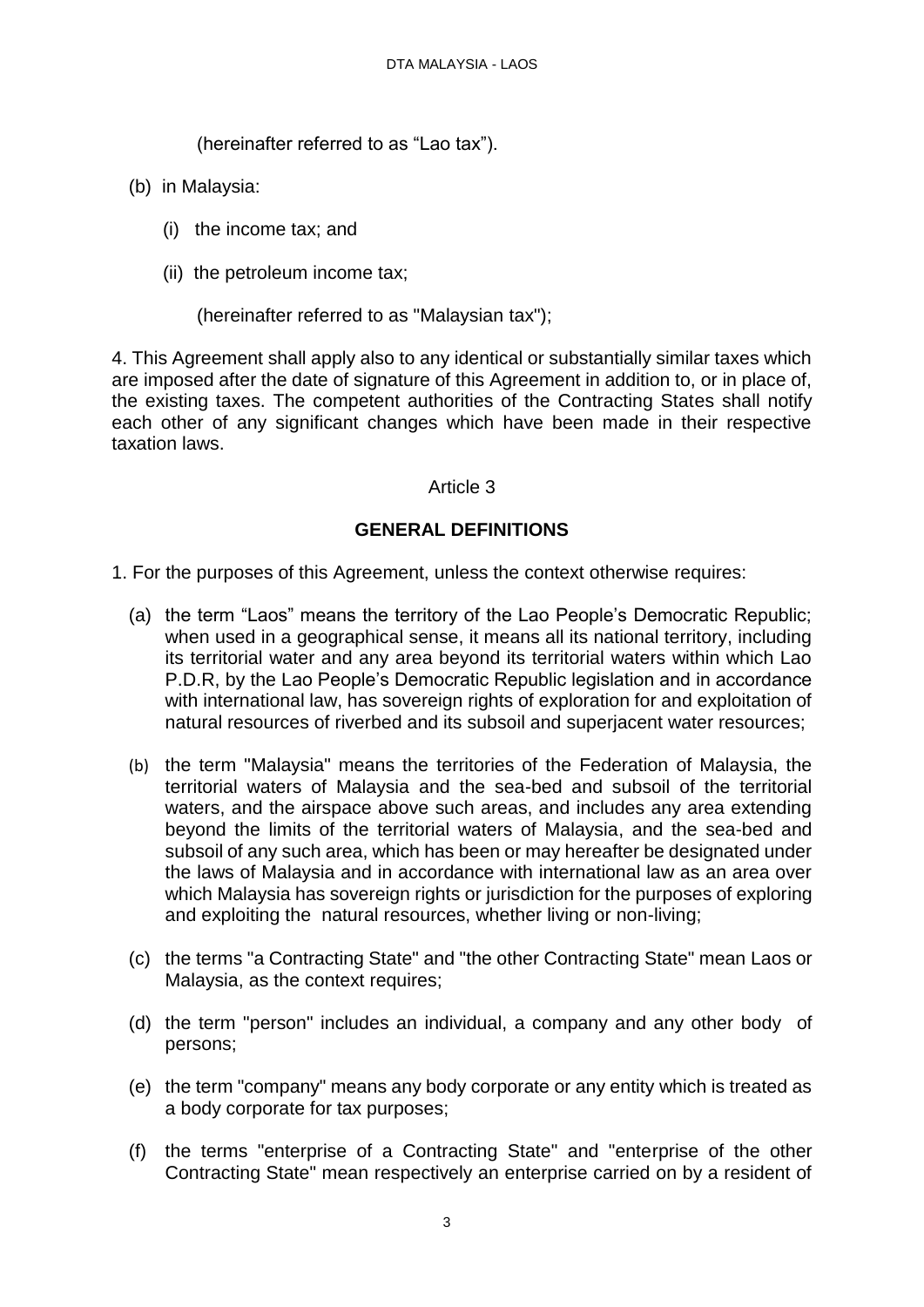a Contracting State and an enterprise carried on by a resident of the other Contracting State;

- (g) the term "national" means:
	- (i) any individual possessing the nationality or citizenship of a Contracting State;
	- (ii) any legal person, partnership or association deriving its status as such from the laws in force in a Contracting State;
- (h) the term "international traffic" means any transport by a ship or aircraft operated by an enterprise of a Contracting State, except when the ship or aircraft is operated solely between places in the other Contracting State;
- (i) the term "competent authority" means:
	- (i) in the case of Laos, the Minister of Finance or his authorised representative; and
	- (ii) in the case of Malaysia, the Minister of Finance or his authorised representative.

2. As regards the application of this Agreement at any time by a Contracting State, any term not defined therein shall, unless the context otherwise requires, have the meaning that it has at that time under the law of that State for the purposes of the taxes to which this Agreement applies, any meaning under the applicable tax laws of that State prevailing over a meaning given to the term under other laws of that State.

### Article 4

### **RESIDENT**

1. For the purposes of this Agreement, the term "resident of a Contracting State" means any person who, under the laws of that State, is liable to tax therein by reason of his domicile, residence, place of management or any other criterion of a similar nature, and also includes that State, any political subdivision, local authority or a statutory body thereof.

2. Where by reason of the provisions of paragraph 1 an individual is a resident of both Contracting States, then his status shall be determined as follows:

- (a) he shall be deemed to be a resident only of the State in which he has a permanent home available to him; if he has a permanent home available to him in both States, he shall be deemed to be a resident only of the State with which his personal and economic relations are closer (centre of vital interests);
- (b) if the State in which he has his centre of vital interests cannot be determined,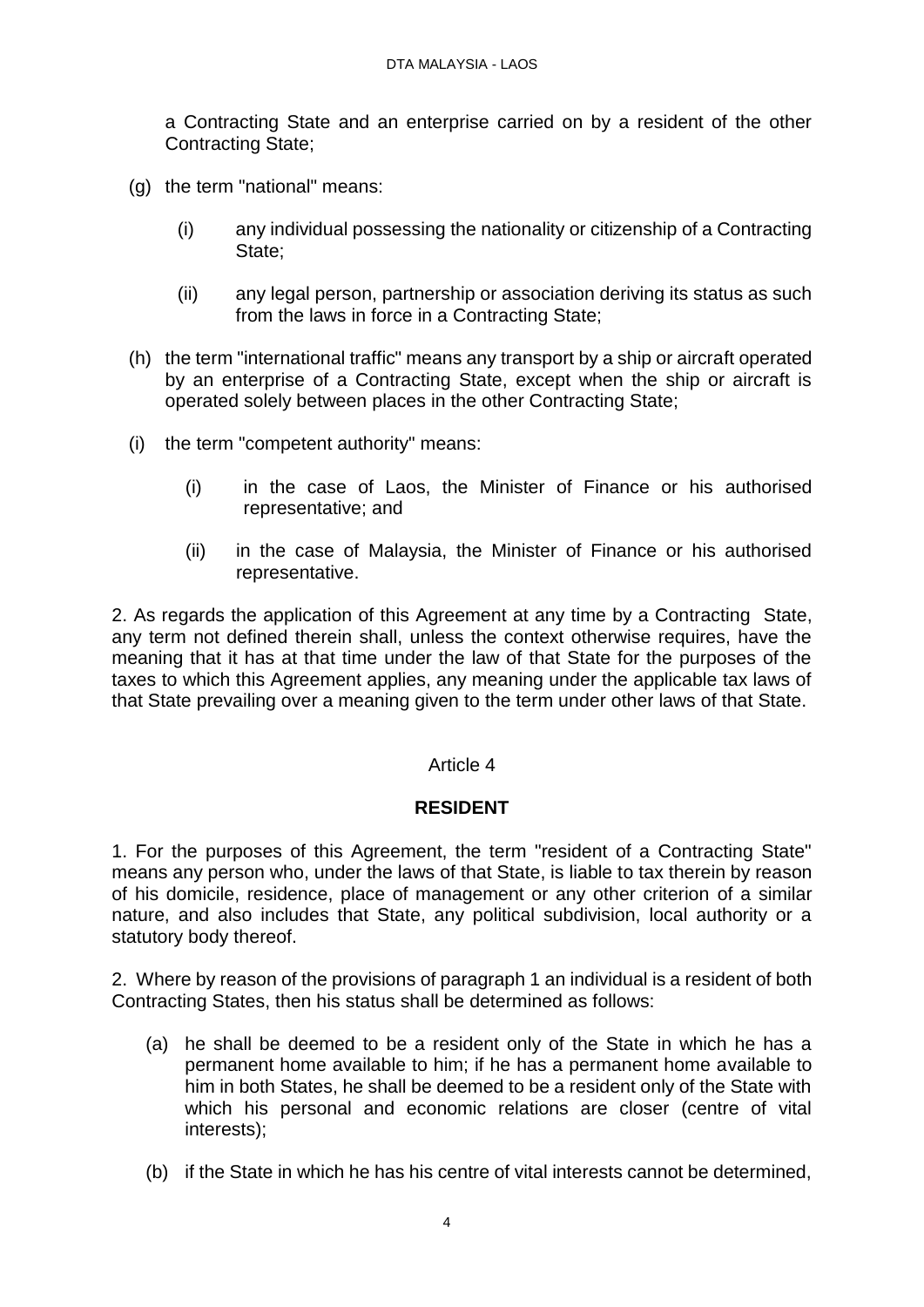or if he has not a permanent home available to him in either State, he shall be deemed to be a resident only of the State in which he has an habitual abode;

- (c) if he has an habitual abode in both States or in neither of them, he shall be deemed to be a resident only of the State of which he is a national;
- (d) if he is a national of both States or of neither of them, the competent authorities of the Contracting States shall settle the question by mutual agreement.

3. Where by reason of the provisions of paragraph 1 a person other than an individual is a resident of both Contracting States, then the competent authorities of the Contracting States shall settle the question by mutual agreement.

#### Article 5

#### **PERMANENT ESTABLISHMENT**

1. For the purposes of this Agreement, the term "permanent establishment" means a fixed place of business through which the business of an enterprise is wholly or partly carried on.

- 2. The term "permanent establishment" includes especially:
	- (a) a place of management;
	- (b) a branch;
	- (c) an office;
	- (d) a factory;
	- (e) a workshop; and
	- (f) a mine, an oil or gas well, a quarry or any other place of extraction of natural resources.

3. A building site, a construction, installation or assembly project constitutes a permanent establishment only if it lasts more than 6 months.

4. Notwithstanding the preceding provisions of this Article, the term "permanent establishment" shall be deemed not to include:

- (a) the use of facilities solely for the purpose of storage, display or delivery of goods or merchandise belonging to the enterprise;
- (b) the maintenance of a stock of goods or merchandise belonging to the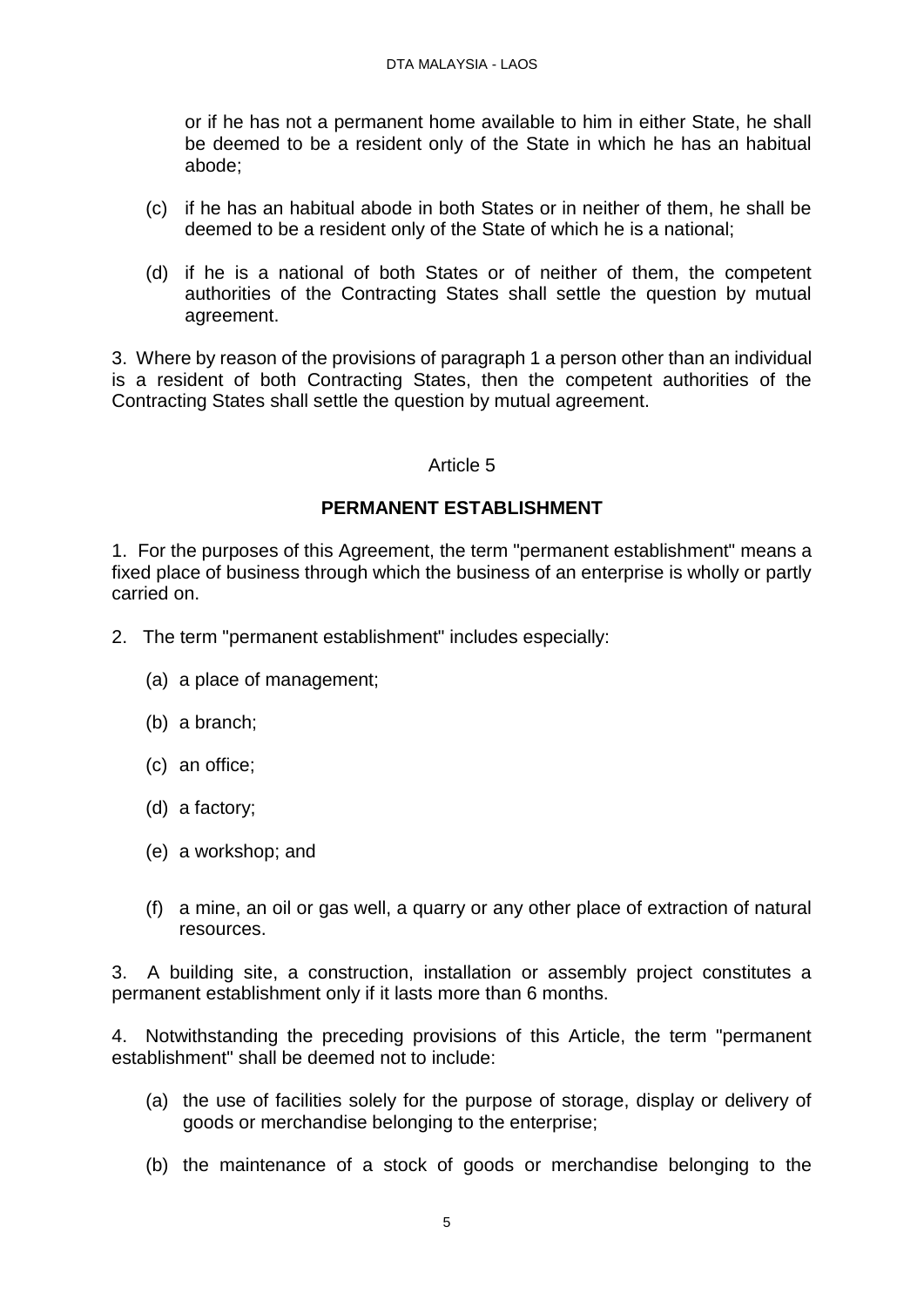enterprise solely for the purpose of storage, display or delivery;

- (c) the maintenance of a stock of goods or merchandise belonging to the enterprise solely for the purpose of processing by another enterprise;
- (d) the maintenance of a fixed place of business solely for the purpose of purchasing goods or merchandise, or of collecting information, for the enterprise;
- (e) the maintenance of a fixed place of business solely for the purpose of carrying on, for the enterprise, any other activity of a preparatory or auxiliary character;
- (f) the maintenance of a fixed place of business solely for any combination of activities mentioned in sub-paragraphs (a) to (e), provided that the overall activity of the fixed place of business resulting from this combination is of a preparatory or auxiliary character.

5. An enterprise of a Contracting State shall be deemed to have a permanent establishment in the other Contracting State if it carries on supervisory activities in that other State for more than 6 months in connection with a building site or a construction, installation or assembly project which is being undertaken in that other State.

6. Notwithstanding the provisions of paragraphs 1 and 2, where a person - other than an agent of an independent status to whom paragraph 7 applies - is acting in one of the State on behalf of an enterprise of the other State, that enterprise shall be deemed to have a permanent establishment in the first-mentioned State in respect of any activities which that person undertakes for the enterprise, if the person:

- (a) has, and habitually exercises in the first-mentioned State an authority to conclude contracts in the name of the enterprise, unless the activities of such person are limited to those mentioned in paragraph 4 which, if exercised through a fixed place of business, would not make this fixed place of business a permanent establishment under the provisions of that paragraph; or
- (b) has no such authority, but habitually maintains in the first-mentioned State a stock of goods or merchandise belonging to the enterprise from which he regularly fills orders on behalf of the enterprise.

7. An enterprise of a Contracting State shall not be deemed to have a permanent establishment in the other Contracting State merely because it carries on business in that other State through a broker, general commission agent or any other agent of an independent status, provided such persons are acting in the ordinary course of their business.

8. The fact that a company which is a resident of a Contracting State controls or is controlled by a company which is a resident of the other Contracting State, or which carries on business in that other State (whether through a permanent establishment or otherwise), shall not of itself constitute either company a permanent establishment of the other.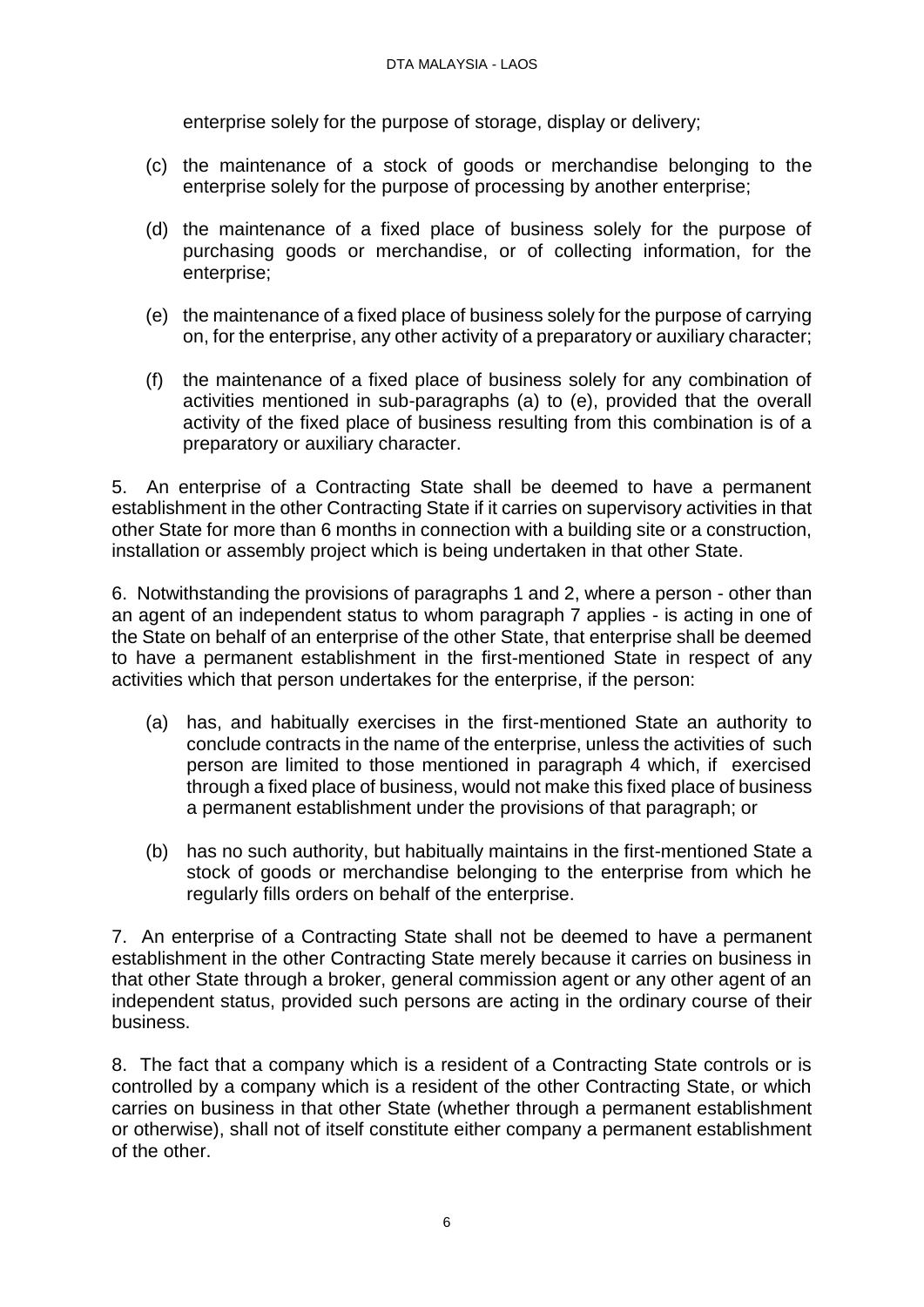# **INCOME FROM IMMOVABLE PROPERTY**

1. Income derived by a resident of a Contracting State from immovable property (including income from agriculture or forestry) situated in the other Contracting State may be taxed in that other State.

2. The term "immovable property" shall have the meaning which it has under the law of the Contracting State in which the property in question is situated. The term shall in any case include property accessory to immovable property, livestock and equipment used in agriculture and forestry, rights to which the provisions of general law respecting landed property apply, usufruct of immovable property and rights to variable or fixed payments as consideration for the working of, or the right to work, mineral deposits, sources and other natural resources; ships, boats and aircraft shall not be regarded as immovable property.

3. The provisions of paragraph 1 shall apply to income derived from the direct use, letting, or use in any other form of immovable property.

4. The provisions of paragraphs 1 and 3 shall apply also to the income from immovable property of an enterprise and to income from immovable property used for the performance of independent personal services.

### Article 7

# **BUSINESS PROFITS**

1. The profits of an enterprise of a Contracting State shall be taxable only in that State unless the enterprise carries on business in the other Contracting State through a permanent establishment situated therein. If the enterprise carries on business as aforesaid, the profits of the enterprise may be taxed in the other State but only so much thereof as is attributable to that permanent establishment.

2. Subject to the provisions of paragraph 3, where an enterprise of a Contracting State carries on business in the other Contracting State through a permanent establishment situated therein, there shall in each Contracting State be attributed to that permanent establishment the profits which it might be expected to make if it were a distinct and separate enterprise engaged in the same or similar activities under the same or similar conditions and dealing wholly independently with the enterprise of which it is a permanent establishment.

3. In determining the profits of a permanent establishment, there shall be allowed as deductions expenses which are incurred for the purposes of the permanent establishment, including executive and general administrative expenses so incurred, whether in the State in which the permanent establishment is situated or elsewhere.

4. If the information available to the competent authority is inadequate to determine the profits to be attributed to the permanent establishment of an enterprise, nothing in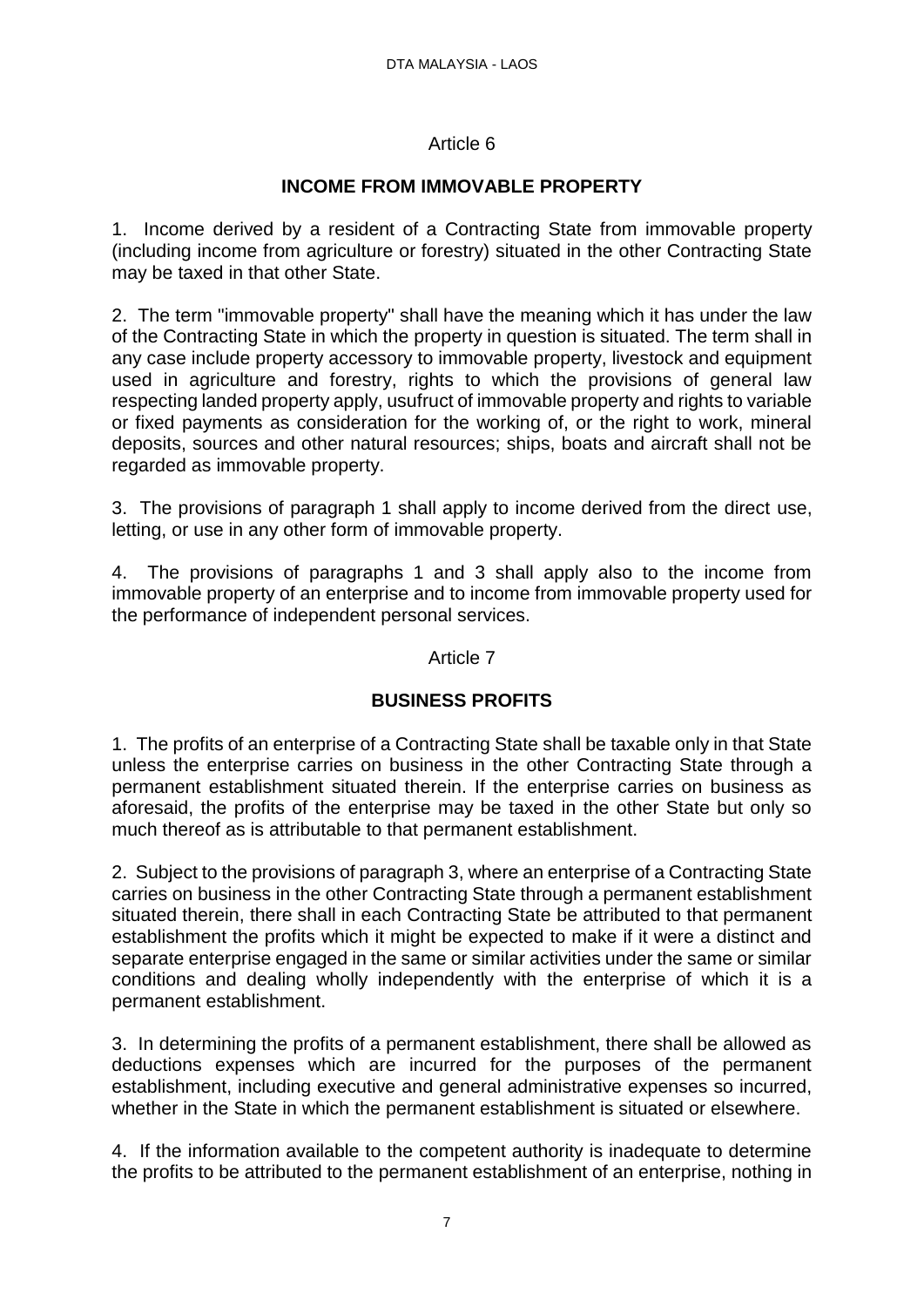this Article shall affect the application of any law of that State relating to the determination of the tax liability of a person by the exercise of a discretion or the making of an estimate by the competent authority, provided that the law shall be applied, so far as the information available to the competent authority permits, in accordance with the principles of this Article.

5. No profits shall be attributed to a permanent establishment by reason of the mere purchase by that permanent establishment of goods or merchandise for the enterprise.

6. For the purposes of the preceding paragraphs, the profits to be attributed to the permanent establishment shall be determined by the same method year by year unless there is good and sufficient reason to the contrary.

7. Where profits include items of income which are dealt with separately in other Articles of this Agreement, then the provisions of those Articles shall not be affected by the provisions of this Article.

### Article 8

### **SHIPPING AND AIR TRANSPORT**

1. Profits of an enterprise of a Contracting State from the operation of ships or aircraft in international traffic shall be taxable only in that State.

2. Paragraph 1 shall also apply to the share of the profits from the operation of ships or aircraft derived by an enterprise of a Contracting State through participation in a pool, a joint business or an international operating agency.

### Article 9

# **ASSOCIATED ENTERPRISES**

- 1. Where:
	- (a) an enterprise of a Contracting State participates directly or indirectly in the management, control or capital of an enterprise of the other Contracting State, or
	- (b) the same persons participate directly or indirectly in the management, control or capital of an enterprise of a Contracting State and an enterprise of the other Contracting State,

and in either case conditions are made or imposed between the two enterprises in their commercial or financial relations which differ from those which would be made between independent enterprises, then any profits which would, but for those conditions, have accrued to one of the enterprises, but, by reason of those conditions, have not so accrued, may be included in the profits of that enterprise and taxed accordingly.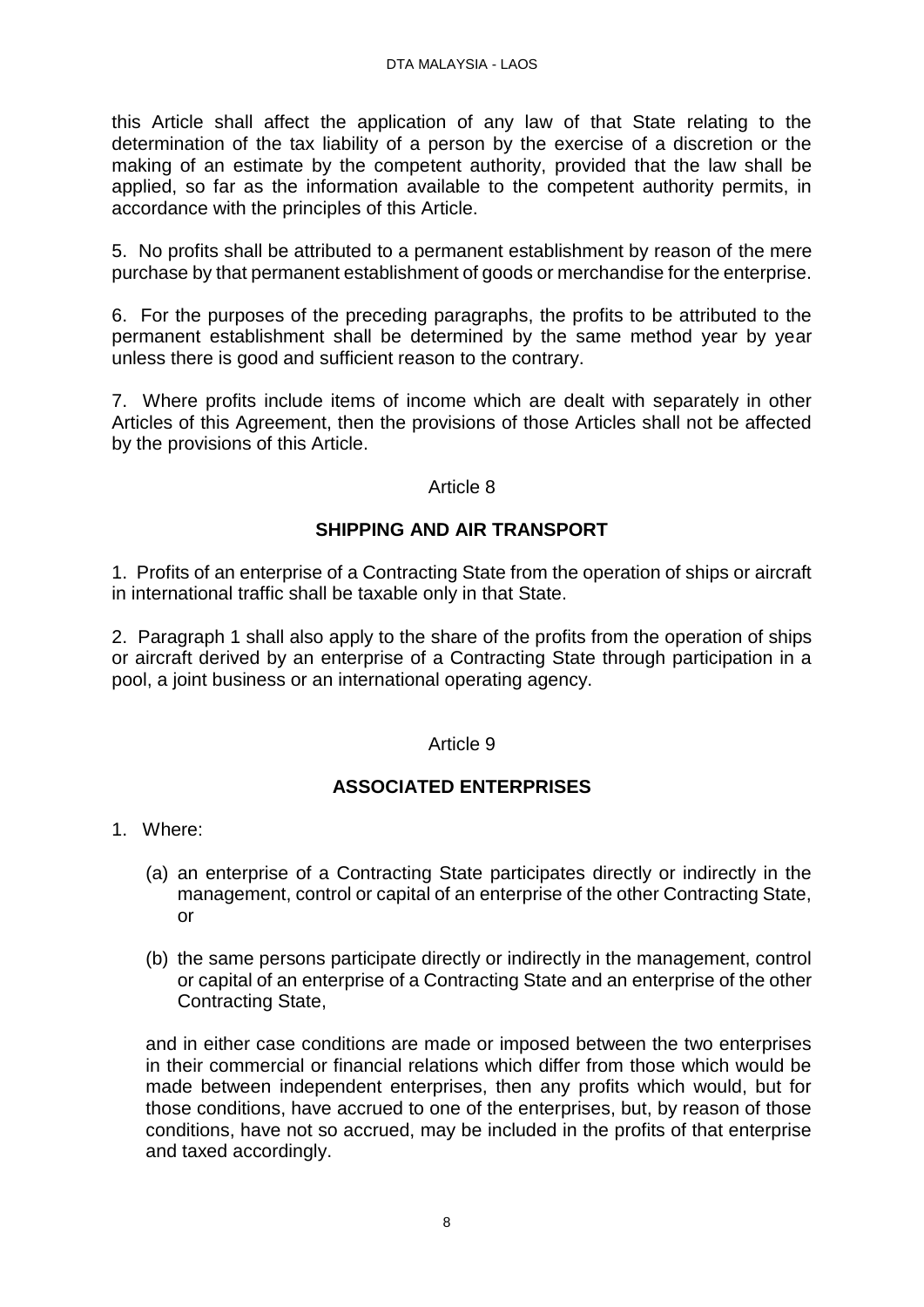2. Where a Contracting State includes in the profits of an enterprise of that State and taxes accordingly profits on which an enterprise of the other Contracting State has been charged to tax in that other State and the profits so included are profits which would have accrued to the enterprise of the first mentioned State if the conditions made between the two enterprises had been those which would have been made between independent enterprises, then that other State shall make an appropriate adjustment to the amount of the tax charged therein on those profits where that other State considers the adjustment justified. In determining such adjustment, due regard shall be had to the other provisions of this Agreement and the competent authorities of the Contracting States shall if necessary consult each other.

### Article 10

## **DIVIDENDS**

1. Dividends paid by a company which is a resident of a Contracting State to a resident of the other Contracting State may be taxed in that other State.

2. However, such dividends may also be taxed in the Contracting State of which the company paying the dividends is a resident and according to the laws of that State, but if the beneficial owner of the dividends is a resident of the other Contracting State, the tax so charged shall not exceed:

- (a) 5 per cent of the gross amount of the dividends if the beneficial owner is a company (other than a partnership) which holds directly at least 10 percent of the capital of the company paying the dividends;
- (b) 10 per cent of the gross amount of the dividends in all other cases.

This paragraph shall not affect the taxation of the company in respect of the profits out of which the dividends are paid.

3. The term "dividends" as used in this Article means income from shares or other rights, not being debt-claims, participating in profits, as well as income from other corporate rights which is subjected to the same taxation treatment as income from shares by the laws of the State of which the company making the distribution is a resident.

4. The provisions of paragraphs 1 and 2 shall not apply if the beneficial owner of the dividends, being a resident of a Contracting State, carries on business in the other Contracting State of which the company paying the dividends is a resident, through a permanent establishment situated therein, or performs in that other State independent personal services from a fixed base situated therein, and the holding in respect of which the dividends are paid is effectively connected with such permanent establishment or fixed base. In such case the provisions of Article 7 or Article 14, as the case may be, shall apply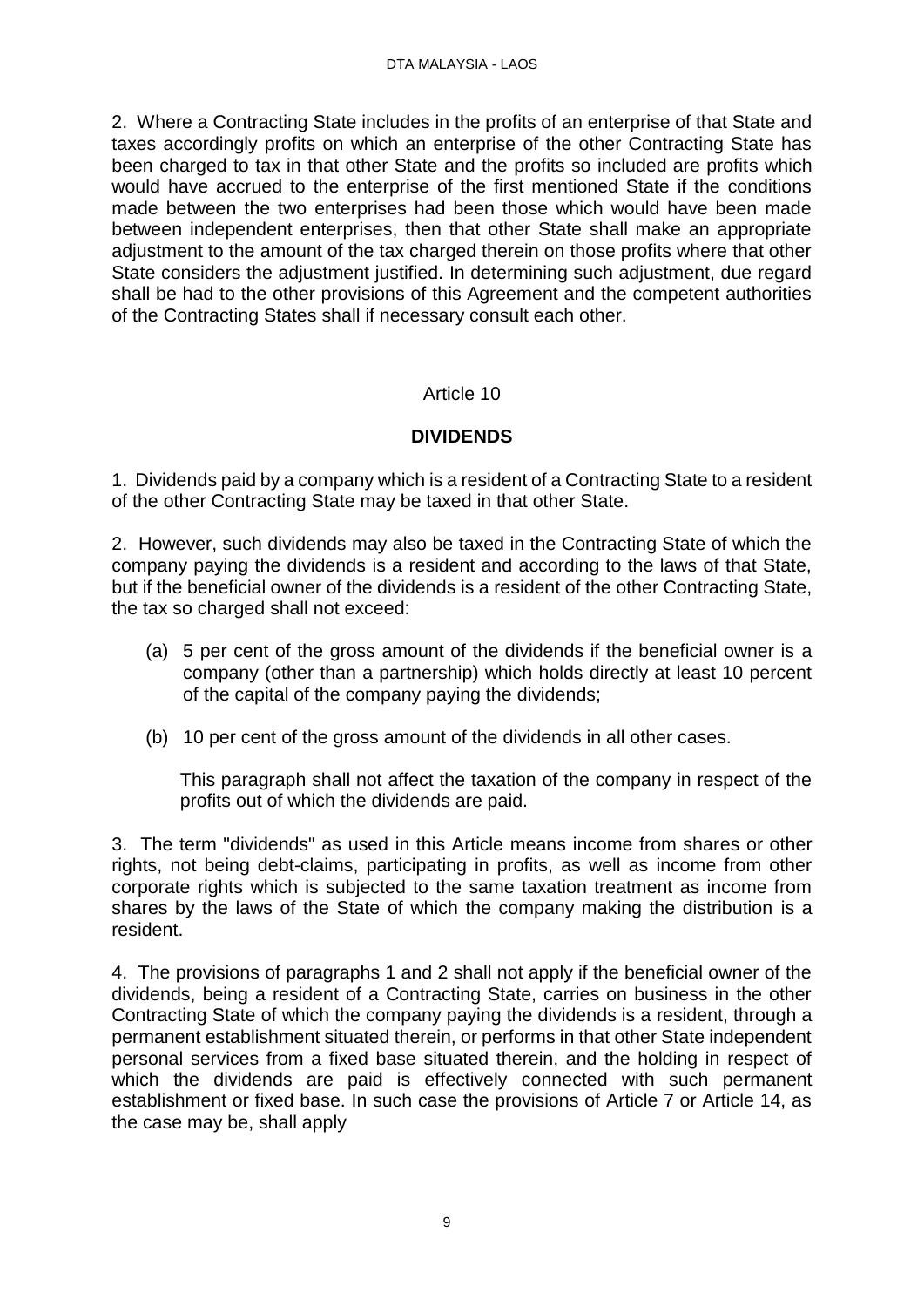5. Where a company which is a resident of a Contracting State derives profits or income from the other Contracting State, that other State may not impose any tax on the dividends paid by the company, except insofar as such dividends are paid to a resident of that other State or insofar as the holding in respect of which the dividends are paid is effectively connected with a permanent establishment or a fixed base situated in that other State, nor subject the company's undistributed profits to a tax on the company's undistributed profits, even if the dividends paid or the undistributed profits consist wholly or partly of profits or income arising in such other State.

## Article 11

# **INTEREST**

1. Interest arising in a Contracting State and paid to a resident of the other Contracting State may be taxed in that other State.

2. However, such interest may also be taxed in the Contracting State in which it arises and according to the laws of that State, but if the beneficial owner of the interest is a resident of the other Contracting State, the tax so charged shall not exceed 10 per cent of the gross amount of the interest.

3. Notwithstanding the provisions of paragraph 2, the Government of a Contracting State shall be exempt from tax in the other Contracting State in respect of interest derived by the Government form the other State.

- 4. For the purposes of paragraph 3, the term "Government":
	- (a) in the case of Laos means the Government of the Lao People's Democratic Republic and shall include:
		- (i) the Bank of the Lao P.D.R;
		- (ii) the Bank for Foreign Trade of the Lao P.D.R;
		- (iii) the local authorities;
		- (iv) the statutory bodies; and
		- (v) such financial institutions, the capital of which is wholly owned by the Government of the Lao People's Democratic Republic as may be agreed upon from time to time between the competent authorities of both of the Contracting State.

(b) in the case of Malaysia means the Government of Malaysia and shall include:

- (i) the governments of the States;
- (ii) the Bank Negara Malaysia;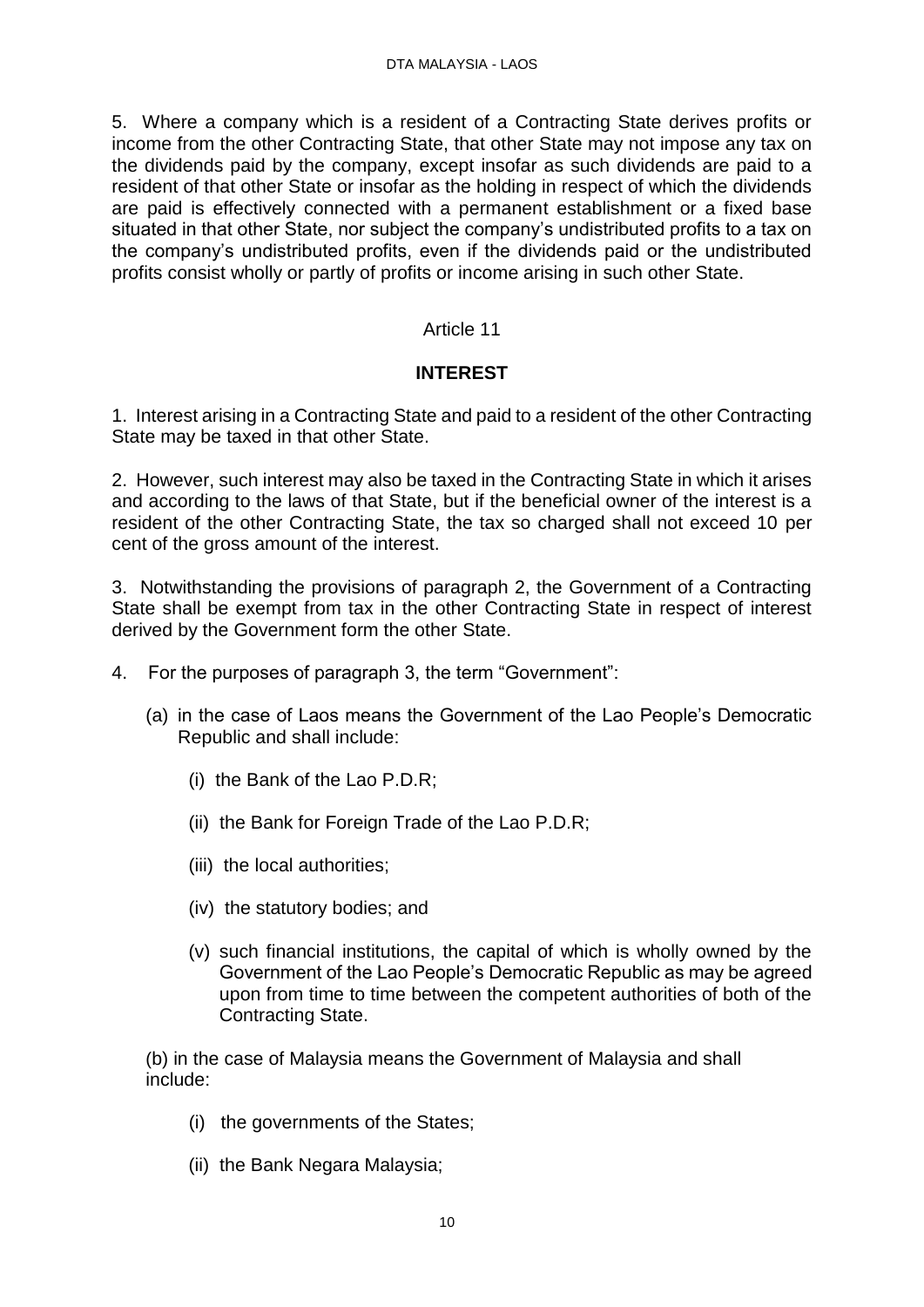- (iii) the local authorities;
- (iv) the statutory bodies;
- (v) the Export-Import Bank of Malaysia Berhad (EXIM Bank); and
- (vi) such financial institutions, the capital of which is wholly owned by the Government of Malaysia as may be agreed upon from time to time between the competent authorities of both of the Contracting State.

5. The term "interest" as used in this Article means income from debt-claims of every kind, whether or not secured by mortgage and whether or not carrying a right to participate in the debtor's profits, and in particular, income from government securities and income from bonds or debentures, including premiums attaching to such securities, bonds or debentures. Penalty charges for late payment shall not be regarded as interest for the purpose of this Article.

6. The provisions of paragraphs 1 and 2 shall not apply if the beneficial owner of the interest, being a resident of a Contracting State, carries on business in the other Contracting State in which the interest arises, through a permanent establishment situated therein, or performs in that other State independent personal services from a fixed base situated therein, and the debt-claim in respect of which the interest is paid is effectively connected with such permanent establishment or fixed base. In such case the provisions of Article 7 or Article 14, as the case may be, shall apply.

7. Interest shall be deemed to arise in a Contracting State when the payer is that State itself, a political subdivision, a local authority or a statutory body thereof, a resident of that State. Where, however, the person paying the interest, whether he is a resident of a Contracting State or not, has in a Contracting State a permanent establishment or a fixed base in connection with which the indebtedness on which the interest is paid was incurred, and such interest is borne by such permanent establishment or fixed base, then such interest shall be deemed to arise in the State in which the permanent establishment or fixed base is situated.

8. Where, by reason of a special relationship between the payer and the beneficial owner or between both of them and some other person, the amount of the interest, having regard to the debt-claim for which it is paid, exceeds the amount which would have been agreed upon by the payer and the beneficial owner in the absence of such relationship, the provisions of this Article shall apply only to the last-mentioned amount. In such case, the excess part of the payments shall remain taxable according to the laws of each Contracting State, due regard being had to the other provisions of this Agreement.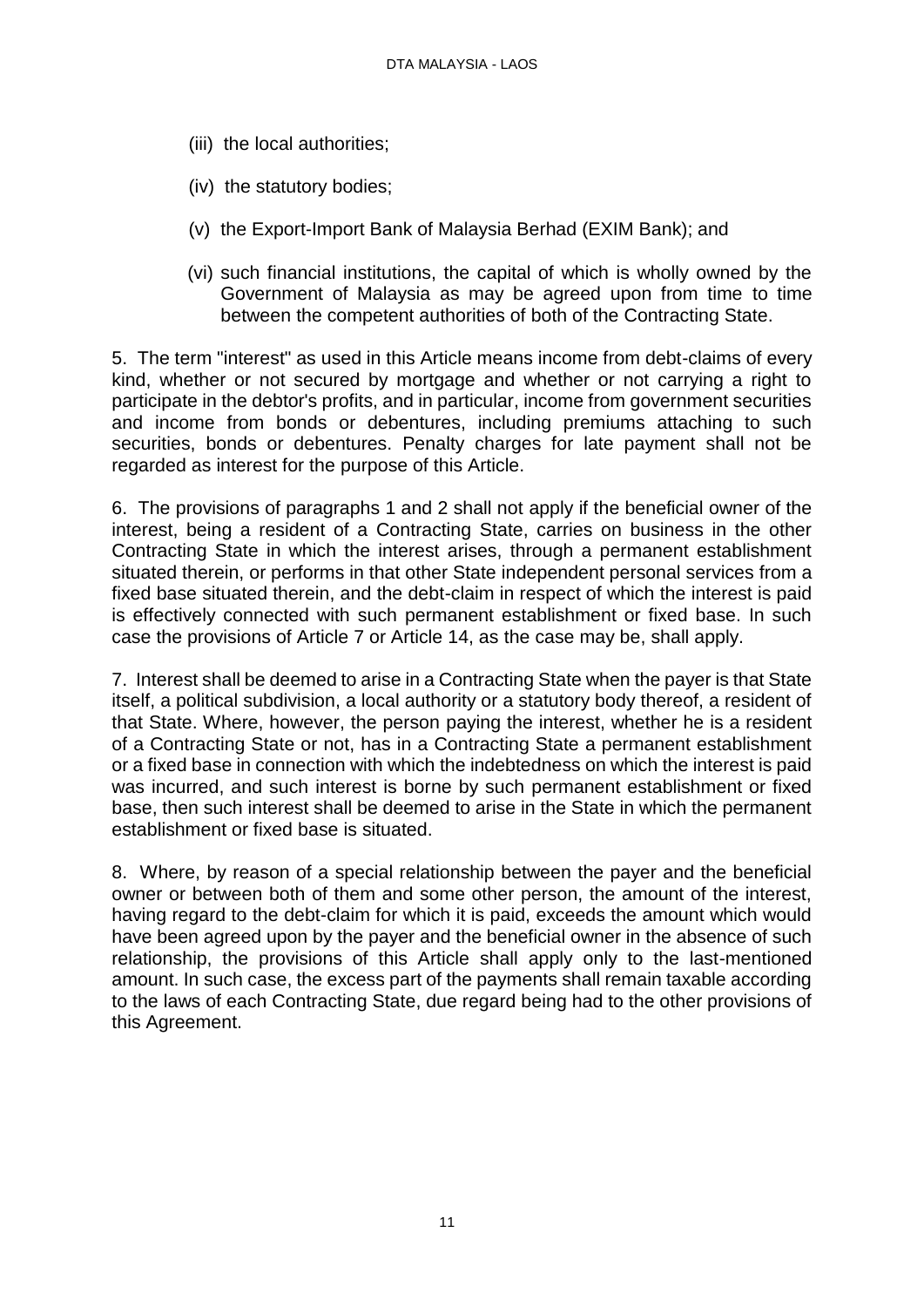### **ROYALTIES**

1. Royalties arising in a Contracting State and paid to a resident of the other Contracting State may be taxed in that other State.

2. However, such royalties may also be taxed in the Contracting State in which they arise and according to the laws of that State, but if the beneficial owner of the royalties is a resident of the other Contracting State, the tax so charged shall not exceed 10 per cent of the gross amount of the royalties.

3. The term "royalties" as used in this Article means payments of any kind received as a consideration for the use of, or the right to use, any copyright of literary, artistic or scientific work (including cinematograph films, and films or tapes for radio or television broadcasting), any patent, trade mark, design or model, plan, secret formula or process, or for the use of, or the right to use, industrial, commercial or scientific equipment, or for information (know-how) concerning industrial, commercial or scientific experience.

4. The provisions of paragraphs 1 and 2 shall not apply if the beneficial owner of the royalties, being a resident of a Contracting State, carries on business in the other Contracting State in which the royalties arise, through a permanent establishment situated therein, or performs in that other State independent personal services from a fixed base situated therein, and the right or property in respect of which the royalties are paid is effectively connected with such permanent establishment or fixed base. In such case the provisions of Article 7 or Article 14, as the case may be, shall apply.

5. Royalties shall be deemed to arise in a Contracting State when the payer is that State itself, a political subdivision, a local authority or a statutory body thereof, or a resident of that State. Where, however, the person paying such royalties, whether he is a resident of a Contracting State or not, has in a Contracting State a permanent establishment or a fixed base in connection with which the obligation to pay the royalties was incurred, and such royalties are borne by such permanent establishment or fixed base, then such royalties shall be deemed to arise in the State in which the permanent establishment or fixed base is situated.

6. Where, by reason of a special relationship between the payer and the beneficial owner or between both of them and some other person, the amount of the royalties, having regard to the use, right or information for which they are paid, exceeds the amount which would have been agreed upon by the payer and the beneficial owner in the absence of such relationship, the provisions of this Article shall apply only to the last-mentioned amount. In such case, the excess part of the payments shall remain taxable according to the laws of each Contracting State, due regard being had to the other provisions of this Agreement.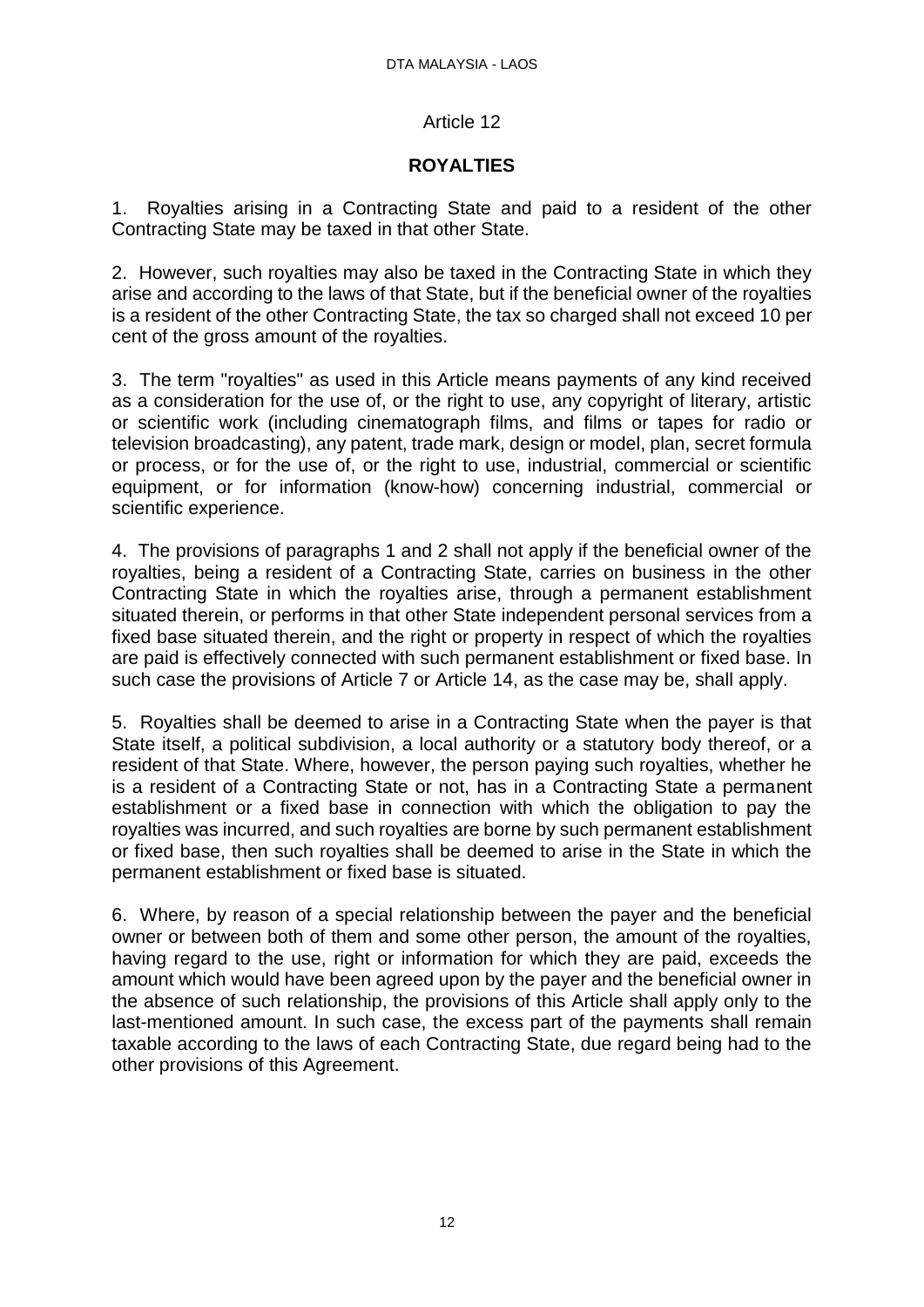## **FEES FOR TECHNICAL SERVICES**

1. Fees for technical services arising in a Contracting State and paid to a resident of the other Contracting State may be taxed in that other State.

2. However, such fees for technical services may also be taxed in the Contracting State in which they arise and according to the laws of that State, but where the beneficial owner of the fees for technical services is a resident of the other Contracting State the tax so charged shall not exceed 10 percent of the gross amount of the fees for technical services.

3. The term "fees for technical services" as used in this Article means payments of any kind to any person, other than to an employee of the person making the payments, in consideration for any services of a technical, managerial or consultancy nature.

4. The provisions of paragraphs 1 and 2 of this Article shall not apply if the beneficial owner of the fees for technical services, being a resident of a Contracting State, carries on business in the other Contracting State in which the fees for technical services arise through a permanent establishment situated therein, or performs in that other State independent personnel services from a fixed base situated therein, and the fees for technical services are effectively connected with such permanent establishment or fixed base. In such a case the provisions of Article 7 or Article 14, as the case may be, shall apply.

5. Fees for technical services shall be deemed to arise in a Contracting State when the payer is that State itself, a political subdivision, a local authority or a statutory thereof, or a resident of that State. Where, however, the person paying the fees for technical services, whether he is a resident of a Contracting State or not, has in a Contracting State a permanent establishment or a fixed base in connection with which the obligation to pay the fees for technical services was incurred, and such fees for technical services are borne by such permanent establishment or fixed base, then such fees for technical services shall be deemed to arise in the Contracting State in which the permanent establishment or fixed base is situated.

6. Where, by reason of a special relationship between the payer and the beneficial owner or between both of them and some other person, the amount of the fees for technical services paid exceeds, for whatever reason, the amount which would have been agreed upon by the payer and the beneficial owner in the absence of such relationship, the provisions of this Article shall apply to the last-mentioned amount. In such case, the excess part of the payments shall remain taxable according to the law of each Contracting State, due regard being had to the other provisions of this Agreement.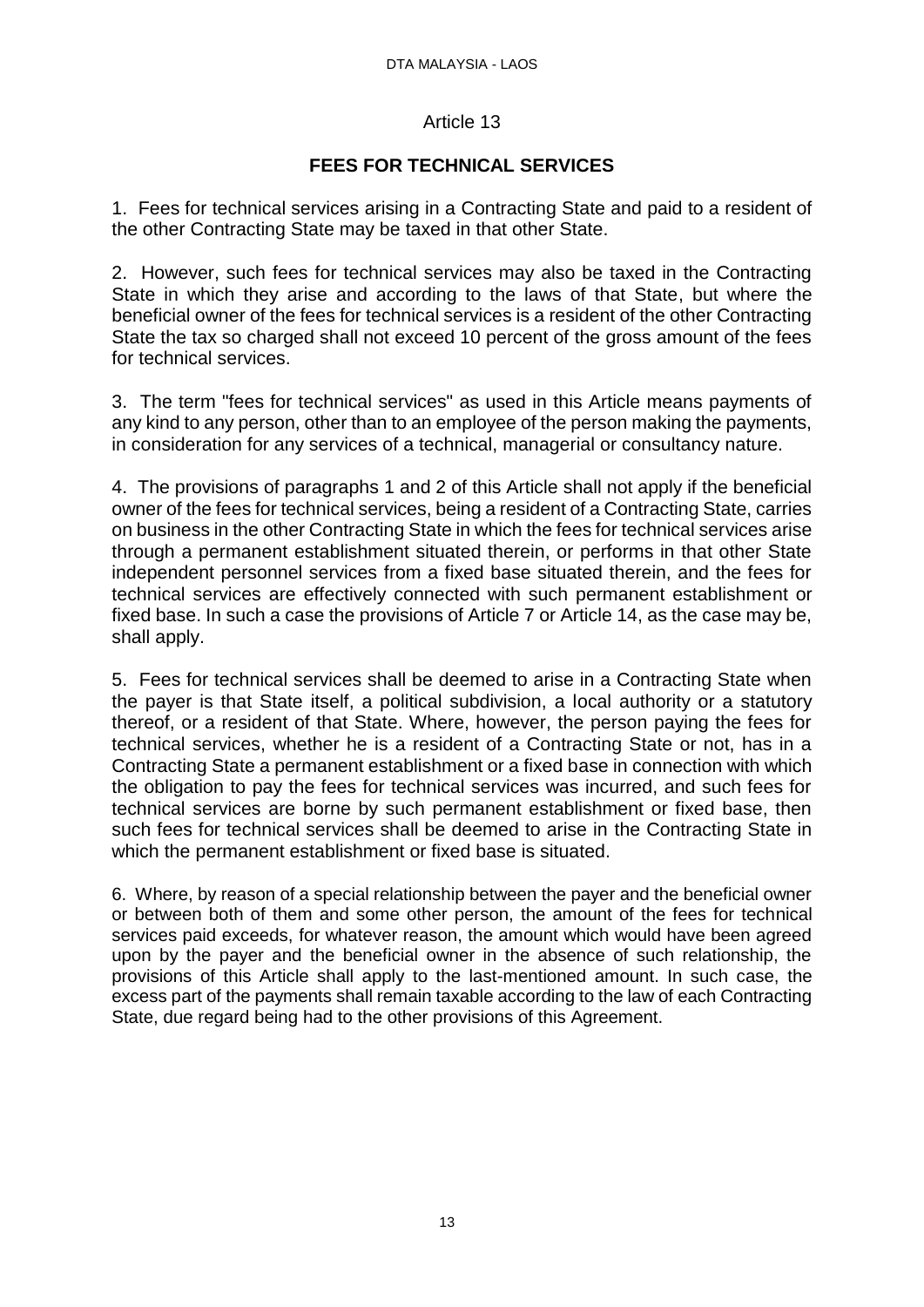#### **INDEPENDENT PERSONAL SERVICES**

1. Income derived by a resident of a Contracting State in respect of professional services or other activities of an independent character shall be taxable only in that State unless he has a fixed base regularly available to him in the other Contracting State for the purpose of performing his activities. If he has such a fixed base, the income may be taxed in the other State but only so much of it as is attributable to that fixed base.

2. The term "professional services" includes especially independent scientific, literary, artistic, educational or teaching activities as well as the independent activities of physicians, lawyers, engineers, architects, dentists and accountants.

### Article 15

### **DEPENDENT PERSONAL SERVICES**

1. Subject to the provisions of Articles 16, 18, 19, 20 and 21, salaries, wages and other similar remuneration derived by a resident of a Contracting State in respect of an employment shall be taxable only in that State unless the employment is exercised in the other Contracting State. If the employment is so exercised, such remuneration as is derived therefrom may be taxed in that other State.

2. Notwithstanding the provisions of paragraph 1, remuneration derived by a resident of a Contracting State in respect of an employment exercised in the other Contracting State shall be taxable only in the first-mentioned State if:

- (a) the recipient is present in the other State for a period or periods not exceeding in the aggregate 183 days in any twelve month period commencing or ending in the fiscal year concerned; and
- (b) the remuneration is paid by, or on behalf of, an employer who is not a resident of the other State; and
- (c) the remuneration is not borne by a permanent establishment or a fixed base which the employer has in the other State.

3. Notwithstanding the preceding provisions of this Article, remuneration in respect of an employment exercised aboard a ship or aircraft operated in international traffic by an enterprise of a Contracting State may be taxed in that State.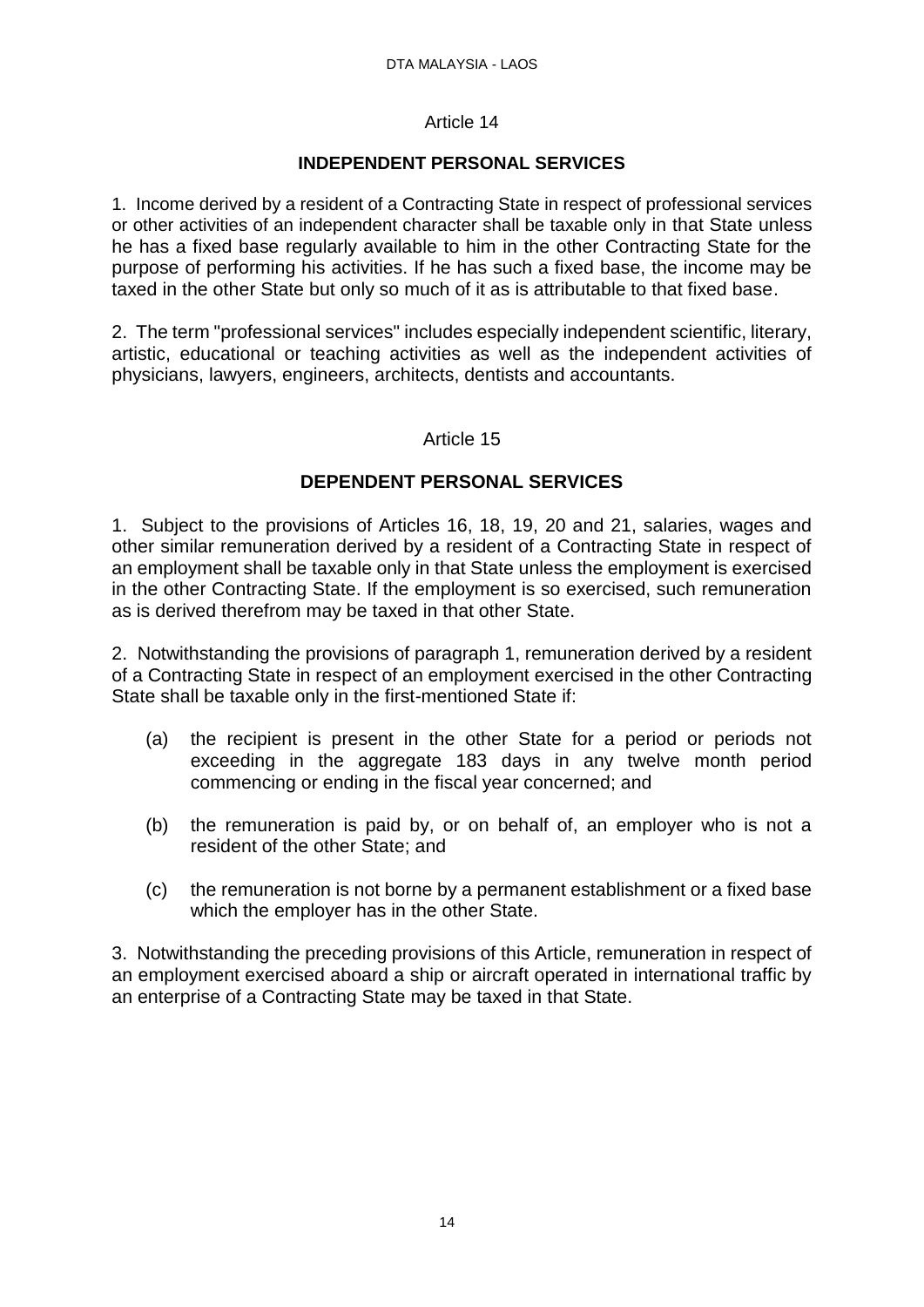## **DIRECTORS' FEES**

Directors' fees and other similar payments derived by a resident of a Contracting State in his capacity as a member of the board of directors of a company which is a resident of the other Contracting State may be taxed in that other State.

## Article 17

# **ARTISTES AND SPORTSPERSON**

1. Notwithstanding the provisions of Articles 14 and 15 income derived by a resident of a Contracting State as an entertainer, such as a theatre, motion picture, radio or television artiste, or a musician, or as a sportsman, from his personal activities as such exercised in the other Contracting State, may be taxed in that other State.

2. Where income in respect of personal activities exercised by an entertainer or a sportsman in his capacity as such accrues not to the entertainer or sportsman himself but to another person, that income may, notwithstanding the provisions of Articles 7, 14 and 15, be taxed in the Contracting State in which the activities of the entertainer or sportsman are exercised.

3. The provisions of paragraphs 1 and 2 shall not apply to remuneration or profits derived from activities exercised in a Contracting State if the visit to that State is wholly or mainly supported by public funds of the other Contracting State, a political subdivision, a local authority or a statutory body thereof. In such a case, the remuneration or profits is taxable only in the Contracting State in which the artiste or the sportsman is a resident.

### Article 18

### **PENSIONS AND ANNUITIES**

1. Subject to the provisions of paragraph 2 of Article 19, pensions and other similar remuneration and annuities paid to a resident of a Contracting State in consideration of past employment shall be taxable only in that State.

2. The term "annuity" means a stated sum payable periodically at stated times during life or during a specified or ascertainable period of time under an obligation to make the payments in return for adequate and full consideration in money or money's worth.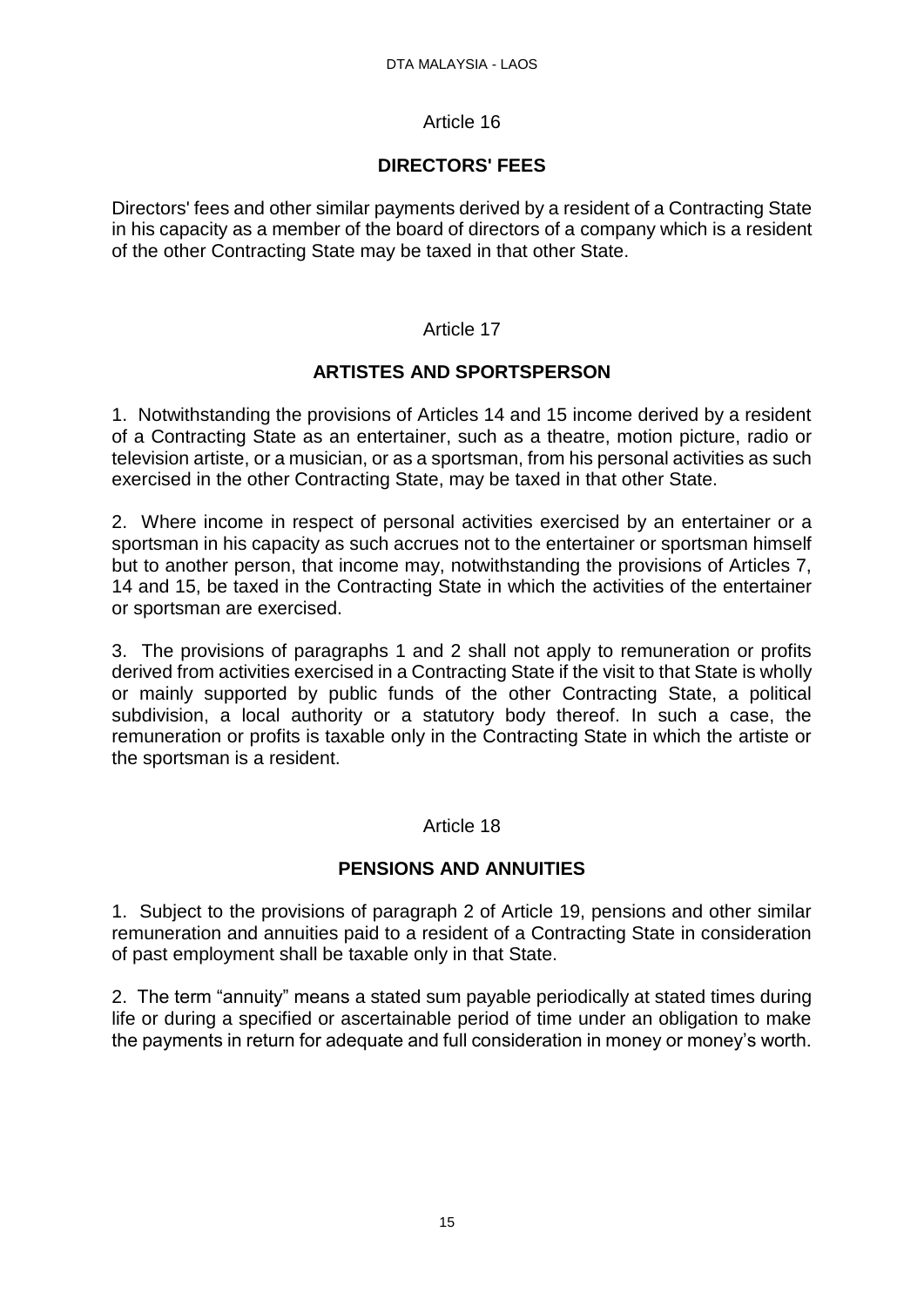### **GOVERNMENT SERVICE**

- 1. (a) Salaries, wages and other similar remuneration, other than a pension, paid by a Contracting State or a political subdivision or a local authority or a statutory body thereof to an individual in respect of services rendered to that State or political subdivision or local authority or statutory body thereof shall be taxable only in that State.
	- (b) However, such salaries, wages and other similar remuneration, shall be taxable only in the other Contracting State if the services are rendered in that State and the individual is a resident of that State who:
		- (i) is a national of that State; or
		- (ii) did not become a resident of that State solely for the purpose of rendering the services.
- 2. (a) Any pension paid by, or out of funds created by, a Contracting State or a political subdivision or a local authority or a statutory body thereof to any individual in respect of services rendered to that State or political subdivision or local authority or statutory body shall be taxable only in that State.
	- (b) However, such pension shall be taxable only in the other Contracting State if the individual is a resident of, and a national of, that State.

3. The provisions of Articles 15, 16, 17 and 18 shall apply to salaries, wages and other similar remuneration or pensions in respect of services rendered in connection with any business carried on by a Contracting State or a political subdivision or a local authority or a statutory body thereof.

### Article 20

### **STUDENTS AND TRAINEES**

An individual who is a resident of a Contracting State immediately before making a visit to the other Contracting State and is temporarily present in the other State solely:

- (a) as a student at a recognised university, college, school or other similar recognised educational institution in that other State;
- (b) as a business or technical apprentice; or
- (c) as a recipient of a grant, allowance or award for the primary purpose of study, research or training from the Government of either State or from a scientific, educational, religious or charitable organisation or under a technical assistance programme entered into by the Government of either State, shall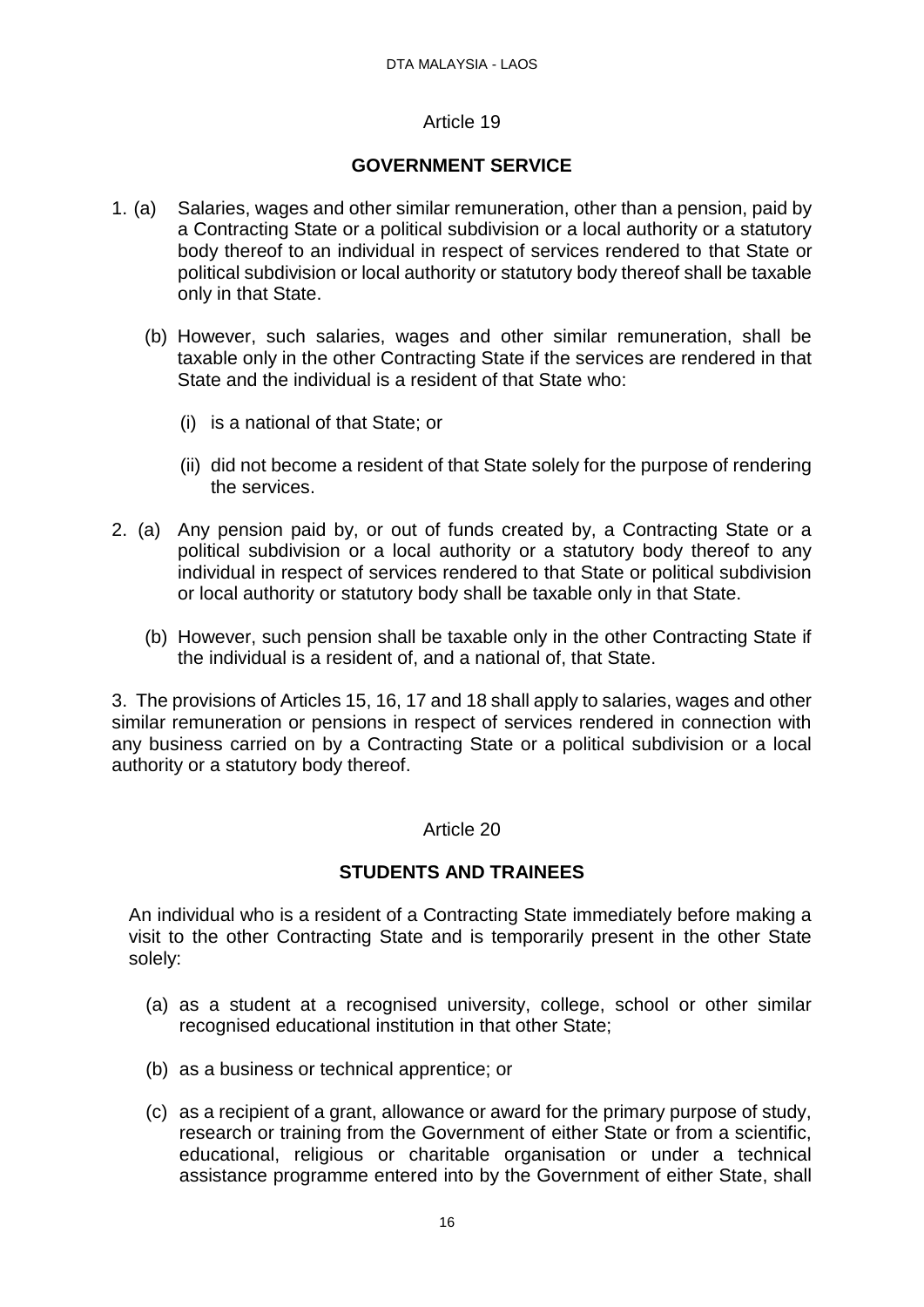be exempt from tax in that other State on:

- (i) all remittances from abroad for the purposes of his maintenance, education, study, research or training;
- (ii) the amount of such grant, allowance or award; and
- (iii) any remuneration not exceeding 2,500 US dollars per annum in respect of services in that other State provided the services are performed in connection with his study, research or training or are necessary for the purposes of his maintenance.

### Article 21

### **LECTURERS AND RESEARCHERS**

1. An individual who is a resident of a Contracting State immediately before making a visit to the other Contracting State, and who, at the invitation of any public university, college, institution primarily for research purposes or other similar public institution, visits that other State for a period not exceeding two years solely for the purpose of teaching or research or both at such public institution shall be exempt form tax in that other State on any remuneration for such teaching or research.

2. This Article shall not apply to income from research if such research is undertaken primarily for the private benefits of a specific person or persons.

Article 22

### **OTHER INCOME**

1. Items of income of a resident of a Contracting State which are not expressly mentioned in the foregoing Articles of this Agreement shall be taxable only in that Contracting State except that if such income is derived from sources in the other Contracting State, it may also be taxed in that other State.

2. The provisions of paragraph 1 shall not apply to income, other than income from immovable property as defined in paragraph 2 of Article 6, if the recipient of such income, being a resident of a Contracting State, carries on business in the other Contracting State through a permanent establishment situated therein, or performs in that other State independent personal services from a fixed base situated therein, and the right or property in respect of which the income is paid is effectively connected with such permanent establishment or fixed base. In such case the provisions of Article 7 or Article 14, as the case may be, shall apply.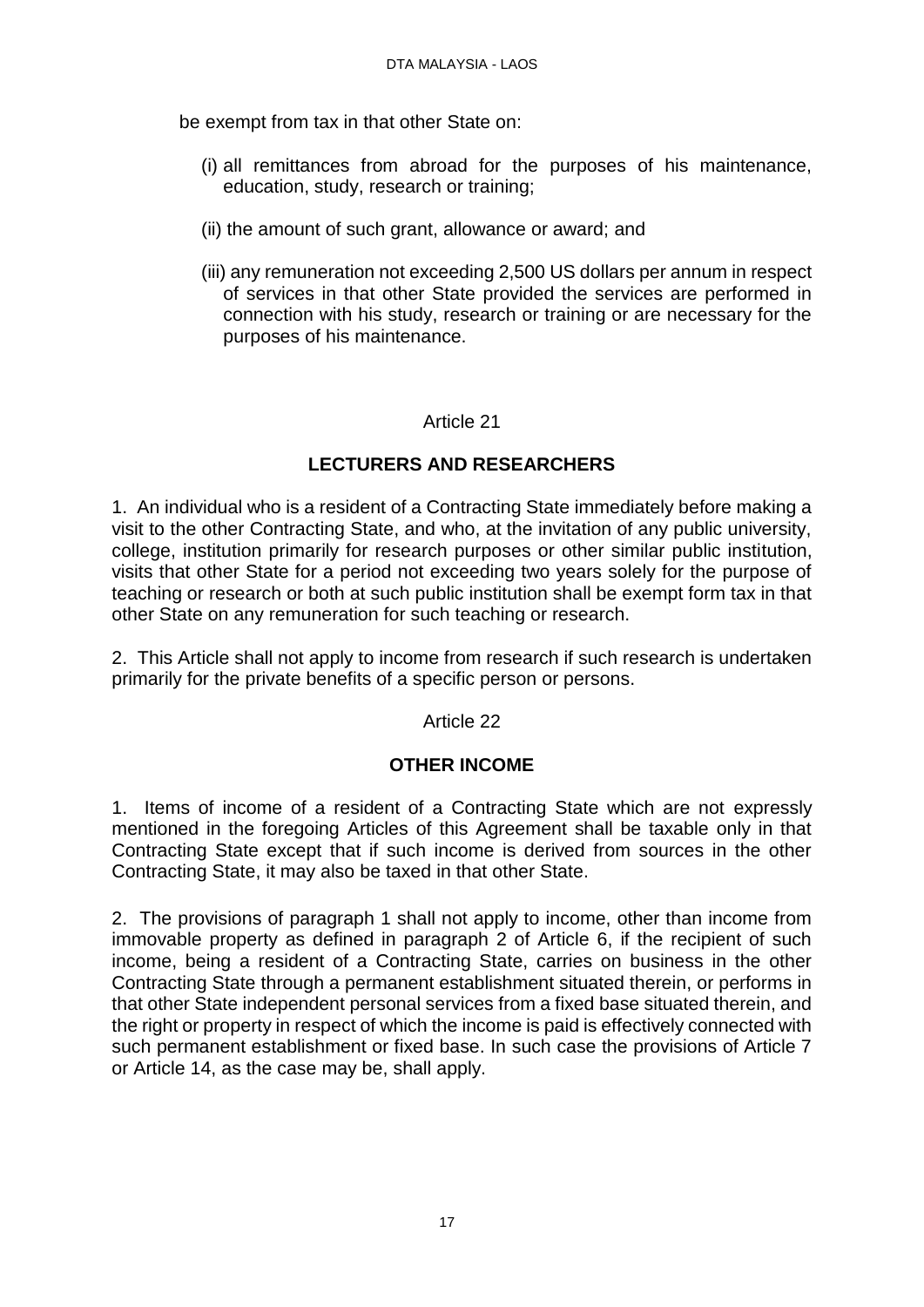## **ELIMINATION OF DOUBLE TAXATION**

1. Subject to the laws of Laos regarding the allowance as a credit against Lao tax of tax payable in any country other than Laos, the Malaysian tax payable under the laws of Malaysia and in accordance with this Agreement by a resident of Laos in respect of income derived from Malaysia shall be allowed as a credit against Lao tax payable in respect of that income. Where such income is a dividend paid by a company which is a resident of Malaysia to a company which is a resident of Laos and which owns not less than 10 per cent of the voting shared of the company paying the dividend, the credit shall take into account Malaysian tax payable by that company in respect of its income out of which the dividend is paid. The credit shall not, however, exceed that part of the Lao tax, as computed before the credit is given, which is appropriate to such item of income.

2. For the purposes of paragraph 1, the term "Malaysian tax payable" shall be deemed to include Malaysian tax which would, under laws of Malaysia and in accordance with this Agreement, have been payable on any income derived from sources in Malaysia had the income not been taxed at a reduced rate or exempted from Malaysian tax in accordance with the provisions of this Agreement and the special incentives under the Malaysian laws for the promotion of economic development of Malaysia which were in force on the date of signature of this Agreement or any other provisions which may subsequently be introduced in Malaysia in modification of, or in addition to, those laws so far as they are agreed by the competent authorities of the Contracting States to be of a substantially similar character.

3. Subject to the laws of Malaysia regarding the allowance as a credit against Malaysian tax of tax payable in any country other than Malaysia, the Lao tax payable under the laws of Laos and in accordance with this Agreement by a resident of Malaysia in respect of income derived from Laos shall be allowed as a credit against Malaysian tax payable in respect of that income. Where such income is a dividend paid by a company which is a resident of Laos to a company which is a resident of Malaysia and which owns not less than 10 per cent of the voting shares of the company paying the dividend, the credit shall take into account Lao tax payable by that company in respect of its income out of which the dividend is paid. The credit shall not, however, exceed that part of Malaysian tax, as computed before the credit is given, which is appropriate to such item of income.

4. For the purposes of paragraph 3, the term "Lao tax payable" shall be deemed to include Lao tax which would, under the laws of Laos and in accordance with this Agreement, have been payable on any income derived from sources in Laos had the income not been taxed at a reduced rate or exempted from Laos tax in accordance with the provisions of this Agreement and the special incentives under the Laos laws for the promotion of economic development of Laos which were in force on the date of signature of this Agreement or any other provisions which may subsequently be introduced in Laos in modification of, or in addition to, those laws so far as they are agreed by the competent authorities of the Contracting States to be of a substantially similar character.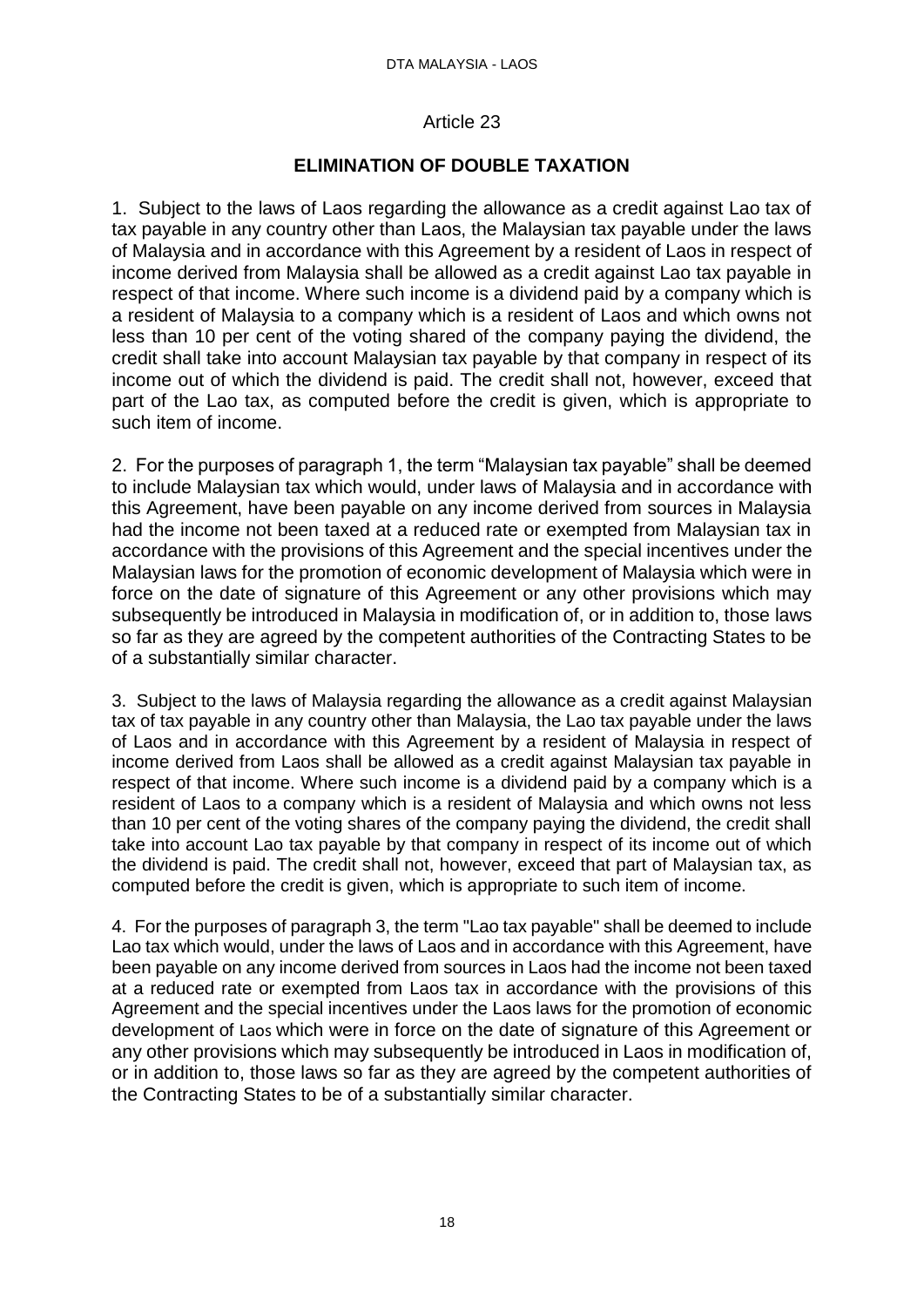## **NON-DISCRIMINATION**

1. The nationals of a Contracting State shall not be subjected in the other Contracting State to any taxation or any requirement connected therewith, which is other or more burdensome than the taxation and connected requirements to which nationals of that other State in the same circumstances are or may be subjected.

2. The taxation on a permanent establishment which an enterprise of a Contracting State has in the other Contracting State shall not be less favourably levied in that other State than the taxation levied on enterprises of that other State carrying on the same activities. This provision shall not be construed as obliging a Contracting State to grant to residents of the other Contracting State any personal allowances, reliefs and reductions for tax purposes on account of civil status or family responsibilities which it grants to its own residents.

3. Enterprises of a Contracting State, the capital of which is wholly or partly owned or controlled, directly or indirectly, by one or more residents of the other Contracting State, shall not be subjected in the first-mentioned State to any taxation or any requirement connected therewith which is other or more burdensome than the taxation and connected requirements to which other similar enterprises of that first-mentioned State are or may be subjected.

4. Nothing in this Article shall be construed so as to prevent other Contracting State from limiting to its nationals the enjoyment of tax incentives design to promote economic development in that State.

5. In this Article, the term "taxation" means taxes to which this Agreement applies.

### Article 25

# **MUTUAL AGREEMENT PROCEDURE**

1. Where a resident of a Contracting State considers that the actions of one or both of the Contracting States result or will result for him in taxation not in accordance with the provisions of this Agreement, he may, not withstanding the remedies provided by the domestic laws related to taxation of those States, present his case to the competent authority of the State of which he is a resident or, if his case comes under paragraph 1 of Article 24, to that of the Contracting State of which he is a national. The case must be presented within three years from the first notification of the action resulting in taxation not in accordance with the provisions of this Agreement.

2. The competent authority shall endeavour, if the objection appears to it to be justified and if it is not itself able to arrive at an appropriate solution, to resolve the case by mutual agreement with the competent authority of the other Contracting State, with a view to the avoidance of taxation which is not in accordance with this Agreement. Any agreement reached shall be implemented notwithstanding any time limits in the domestic laws of the Contracting State.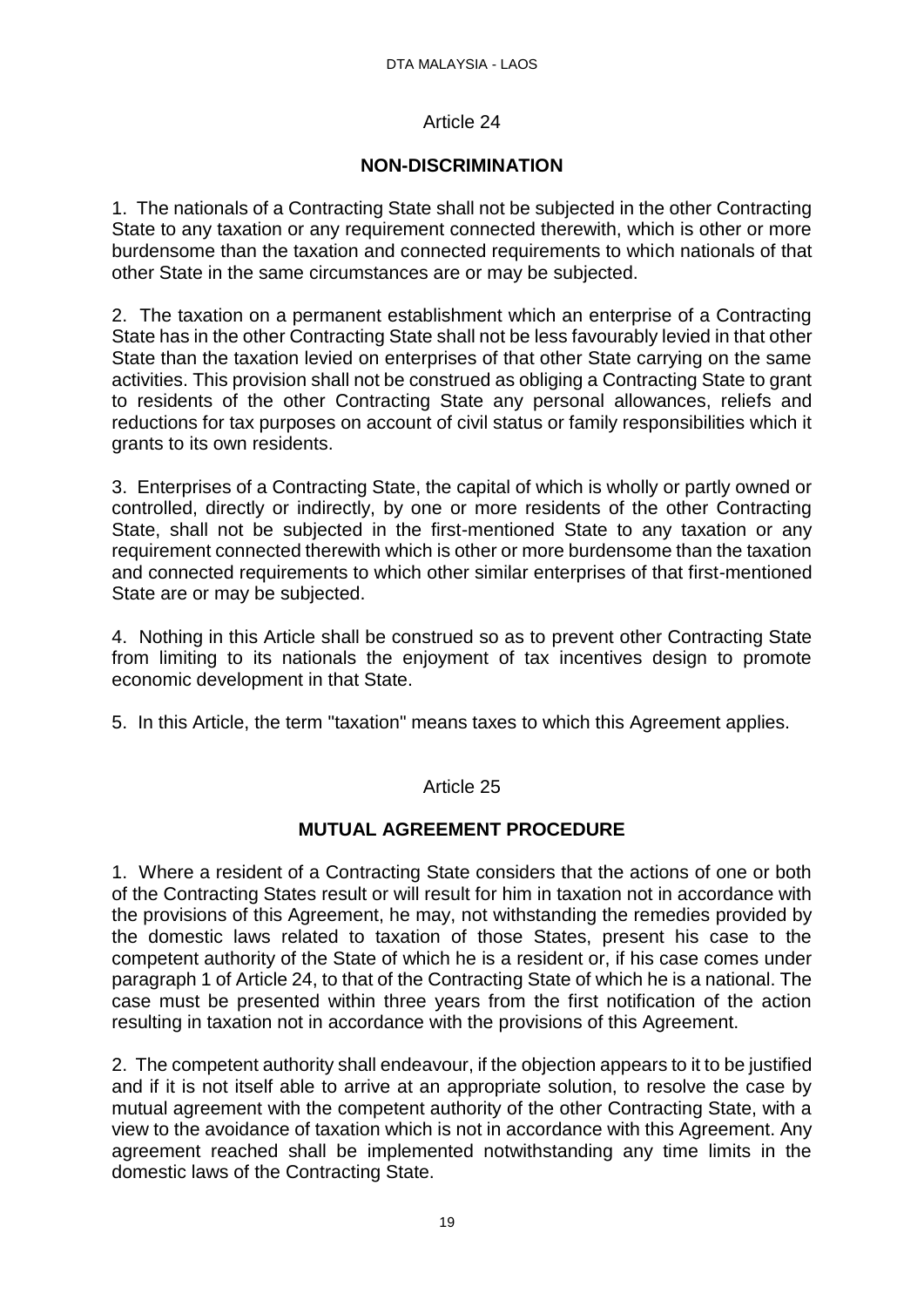3. The competent authorities of the Contracting States shall endeavour to resolve by mutual agreement any difficulties or doubts arising as to the interpretation or application of this Agreement. They may also consult together for the elimination of double taxation in cases not provided for in this Agreement.

4. The competent authorities of the Contracting States may communicate with each other for the purpose of reaching an agreement in the preceding paragraphs.

### Article 26

## **EXCHANGE OF INFORMATION**

1. The competent authorities of the Contracting States shall exchange such information as is foreseeably relevant for carrying out the provisions of this Agreement or to the administration or enforcement of the domestic laws concerning taxes of every kind and description imposed on behalf of the Contracting States, or of their political subdivisions or local authorities, insofar as the taxation thereunder is not contrary to the Agreement. The exchange of information is not restricted by Article 1.

2. Any information received under paragraph 1 by a Contracting State shall be treated as secret in the same manner as information obtained under the domestic laws of that State and shall be disclosed only to persons or authorities (including courts and administrative bodies) concerned with the assessment or collection of, the enforcement or prosecution in respect of, the determination of appeals in relation to the taxes referred to in paragraph 1, or the oversight of the above. Such persons or authorities shall use the information only for such purposes. They may disclose the information in public court proceedings or in judicial decisions.

3. In no case shall the provisions of paragraphs 1 and 2 be construed so as to impose on a Contracting State the obligation:

- a) to carry out administrative measures at variance with the laws and administrative practice of that or of the other Contracting State;
- b) to supply information which is not obtainable under the laws or in the normal course of the administration of that or of the other Contracting State;
- *c)* to supply information which would disclose any trade, business, industrial, commercial or professional secret or trade process, or information the disclosure of which would be contrary to public policy *(ordre public).*

4. If information is requested by a Contracting State in accordance with this Article, the other Contracting State shall use its information gathering measures to obtain the requested information, even though that other State may not need such information for its own tax purposes. The obligation contained in the preceding sentence is subject to the limitations of paragraph 3 but in no case shall such limitations be construed to permit a Contracting State to decline to supply information solely because it has no domestic interest in such information.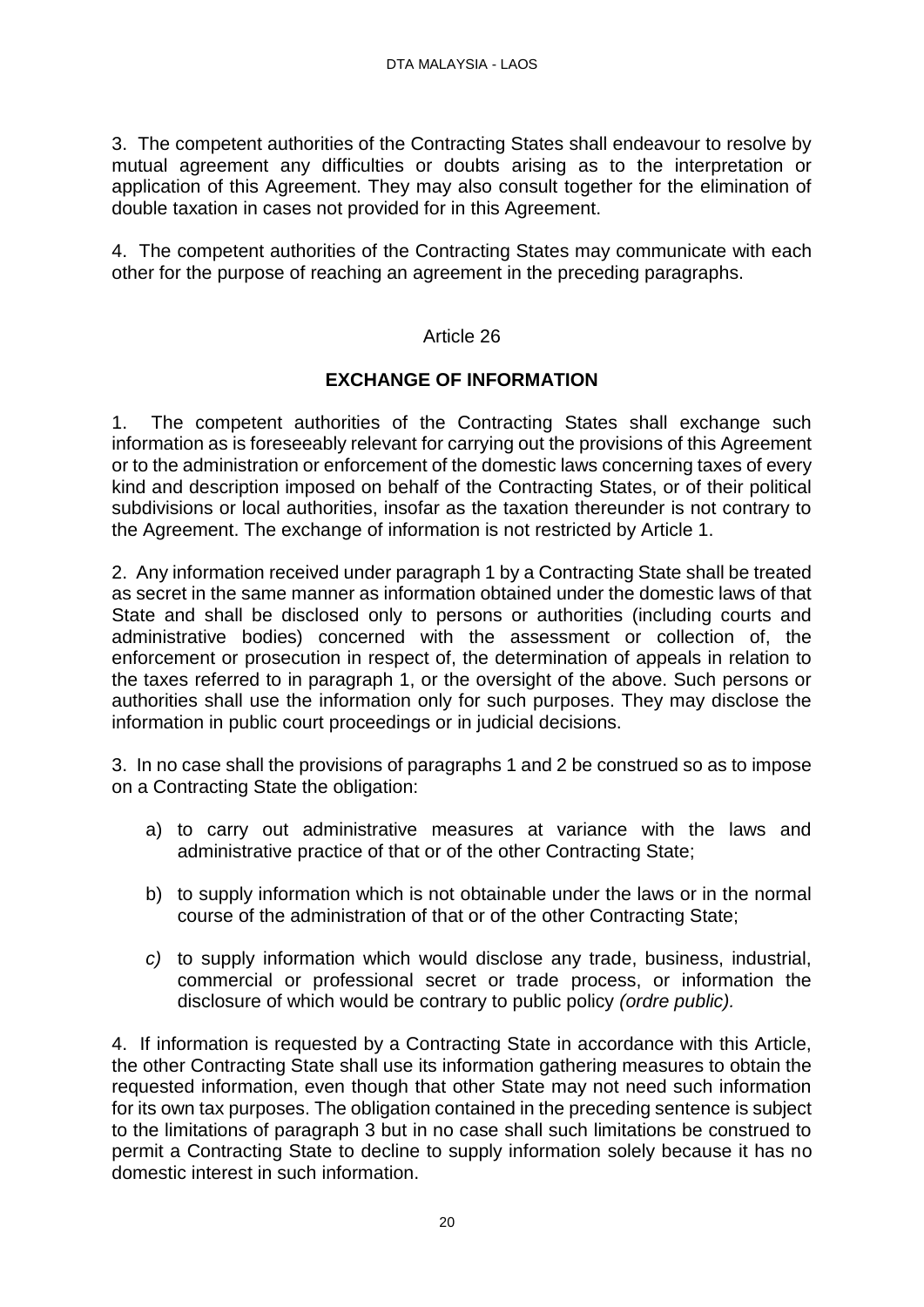5. In no case shall the provisions of paragraph 3 be construed to permit a Contracting State to decline to supply information solely because the information is held by a bank, other financial institution, nominee or person acting in an agency or a fiduciary capacity or because it relates to ownership interests in a person.

### Article 27

## **MEMBERS OF DIPLOMATIC MISSIONS AND CONSULAR POSTS**

Nothing in this Agreement shall affect the fiscal privileges of members of diplomatic missions or consular posts under the general rules of international law or under the provisions of special agreements.

### Article 28

# **ENTRY INTO FORCE**

Each of the Contracting States shall notify to the other through the diplomatic channels the completion of the procedures required by its domestic law for the bringing into force of this Agreement. This Agreement shall enter into force on the date of the later of the notification and shall thereupon have effect:

- (a) in Laos:
	- (i) in respect of taxes withheld at source, to income arising on or after the first day of January of the calendar year next following the year in which this Agreement enters into force;
	- (ii) in respect of other taxes, to income for taxable periods beginning on or after the first day of January of the calendar year next following the year in which this Agreement enters into force.
- (b) in Malaysia;

in respect of Malaysian tax, to tax chargeable for any year of assessment beginning on or after the first day of January in the calendar year following the year in which this Agreement enters into force.